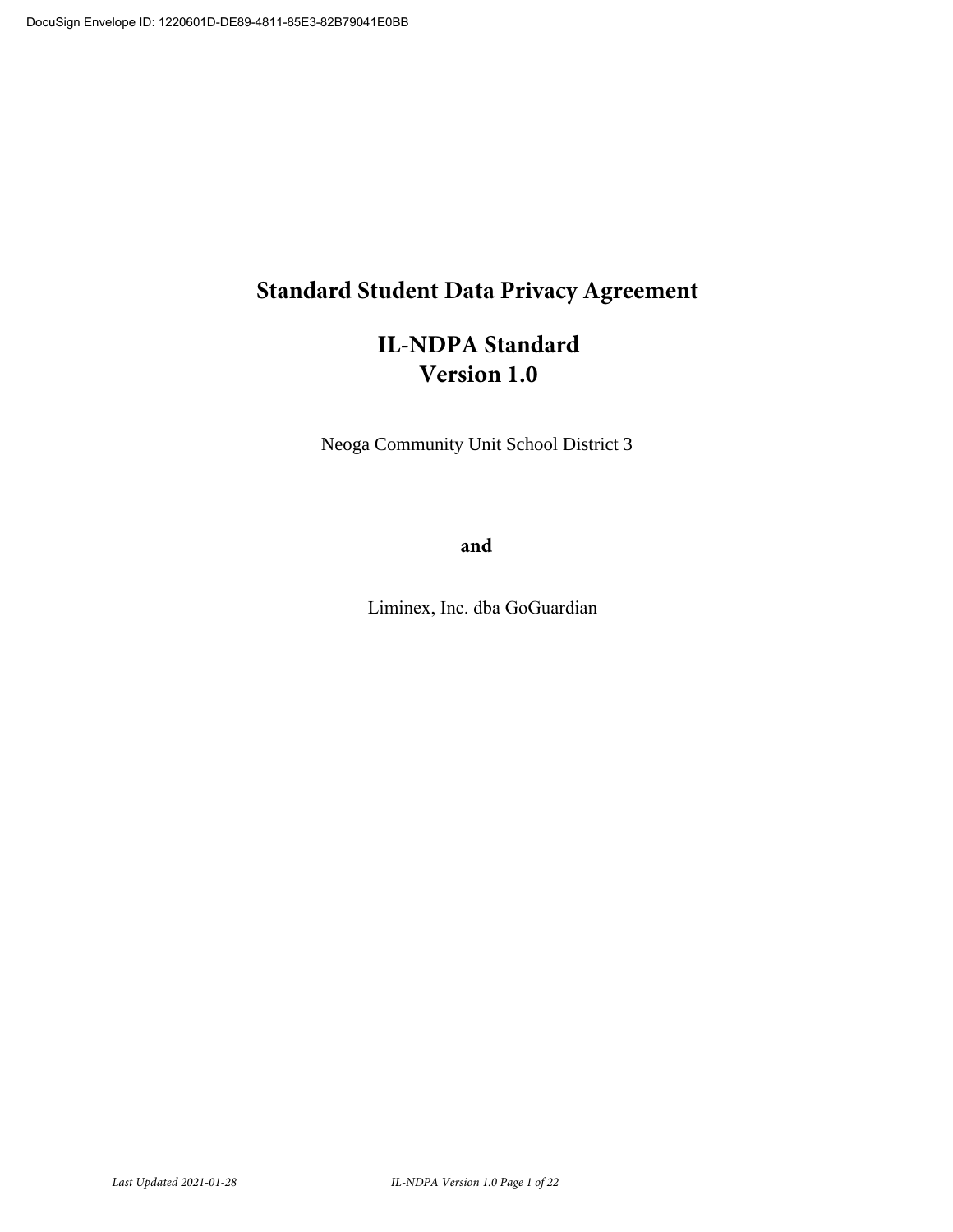This Student Data Privacy Agreement ("DPA") is entered into on the date of full execution (the "Effective Date") and is entered into by and between: East 7th Street

Neoga Community Unit School District 3, located at Neoga, IL 62447 (the "Local Education Agency" or "LEA") and Liminex, Inc. dba GoGuardian, located at 2030 E Maple Ave, El Segundo, CA 90245 (the "Provider").

**WHEREAS**, the Provider is providing educational or digital services to LEA.

**WHEREAS**, the Provider and LEA recognize the need to protect personally identifiable student information and other regulated data exchanged between them as required by applicable laws and regulations, such as the Family Educational Rights and Privacy Act ("FERPA") at 20 U.S.C. § 1232g (34 CFR Part 99); the Children's Online Privacy Protection Act ("COPPA") at 15 U.S.C. § 6501-6506 (16 CFR Part 312), applicable state privacy laws and regulations and

**WHEREAS**, the Provider and LEA desire to enter into this DPA for the purpose of establishing their respective obligations and duties in order to comply with applicable laws and regulations.

**NOW THEREFORE**, for good and valuable consideration, LEA and Provider agree as follows:

1. A description of the Services to be provided, the categories of Student Data that may be provided by LEA to Provider, and other information specific to this DPA are contained in the Standard Clauses hereto.

#### 2. **Special Provisions.** *Check if Required*

- If checked, the Supplemental State Terms and attached hereto as **Exhibit "G"** are hereby incorporated by reference into this DPA in their entirety. **X**
- If checked, LEA and Provider agree to the additional terms or modifications set forth in **Exhibit ͞H͟. (Optional) X**

If Checked, the Provider, has signed **Exhibit "E"** to the Standard Clauses, otherwise known as General Offer of Privacy Terms

- 3. In the event of a conflict between the SDPC Standard Clauses, the State or Special Provisions will control. In the event there is conflict between the terms of the DPA and any other writing, including, but not limited to the Service Agreement and Provider Terms of Service or Privacy Policy the terms of this DPA shall control.
- 4. This DPA shall stay in effect for three years. Exhibit E will expire 3 years from the date the original DPA was signed.
- 5. The services to be provided by Provider to LEA pursuant to this DPA are detailed in **Exhibit "A"** (the ͞**Services**͟Ϳ.
- 6. **Notices**. All notices or other communication required or permitted to be given hereunder may be given via e-mail transmission, or first-class mail, sent to the designated representatives below.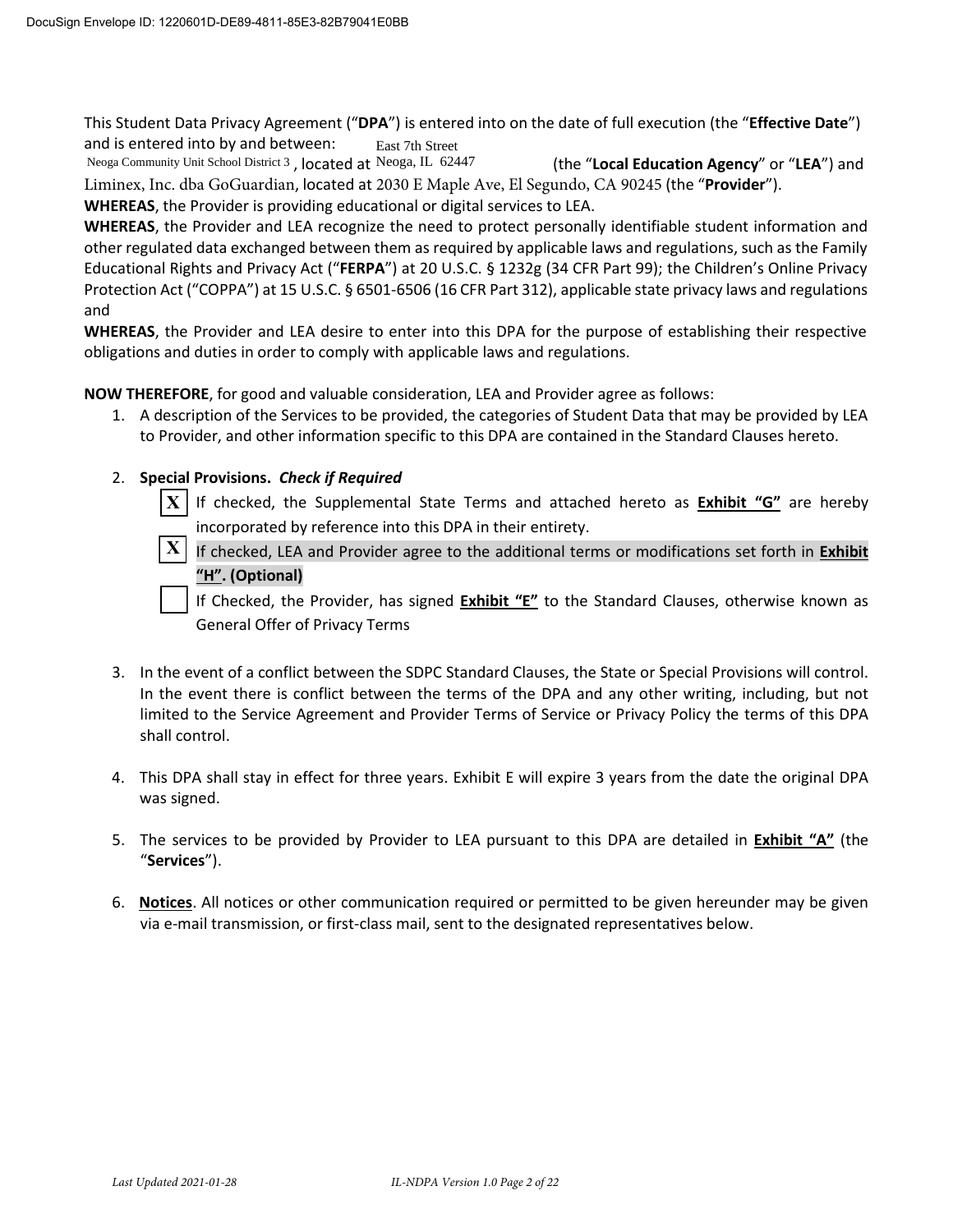| The designated representative for the LEA for this DPA is:      |                                                        |  |  |
|-----------------------------------------------------------------|--------------------------------------------------------|--|--|
| Name: Alicia M Kessler                                          | Title: Technology Director                             |  |  |
| Address: East 7th Street Neoga, IL 62447                        |                                                        |  |  |
|                                                                 | Phone: (217) -775-6049 Email: amkessler@neogacusd3.net |  |  |
|                                                                 |                                                        |  |  |
|                                                                 |                                                        |  |  |
| The designated representative for the Provider for this DPA is: |                                                        |  |  |
| Name: Legal Department                                          |                                                        |  |  |
| Address: 2030 E Maple Ave, El Segundo, CA 90245                 |                                                        |  |  |
|                                                                 |                                                        |  |  |

IN WITNESS WHEREOF, LEA and Provider execute this DPA as of the Effective Date.

| LEA: Neoga Community Unit School District 3 |  |                                      |  |
|---------------------------------------------|--|--------------------------------------|--|
| By: Alicia 11 Keseler                       |  | Date: $3/16/31$                      |  |
| Printed Name: Alicia M Kessler              |  | _Title/Position: Technology Director |  |

| Provider: Liminex, Inc., dba GoGuardian<br>DocuSigned by: |                                   |
|-----------------------------------------------------------|-----------------------------------|
| Brian tobashigawa<br>By:<br>-536B03D773CA4B9.             | Date: 3/17/2021                   |
| Printed Name: Brian Kobashigawa                           | Title/Position: Corporate Counsel |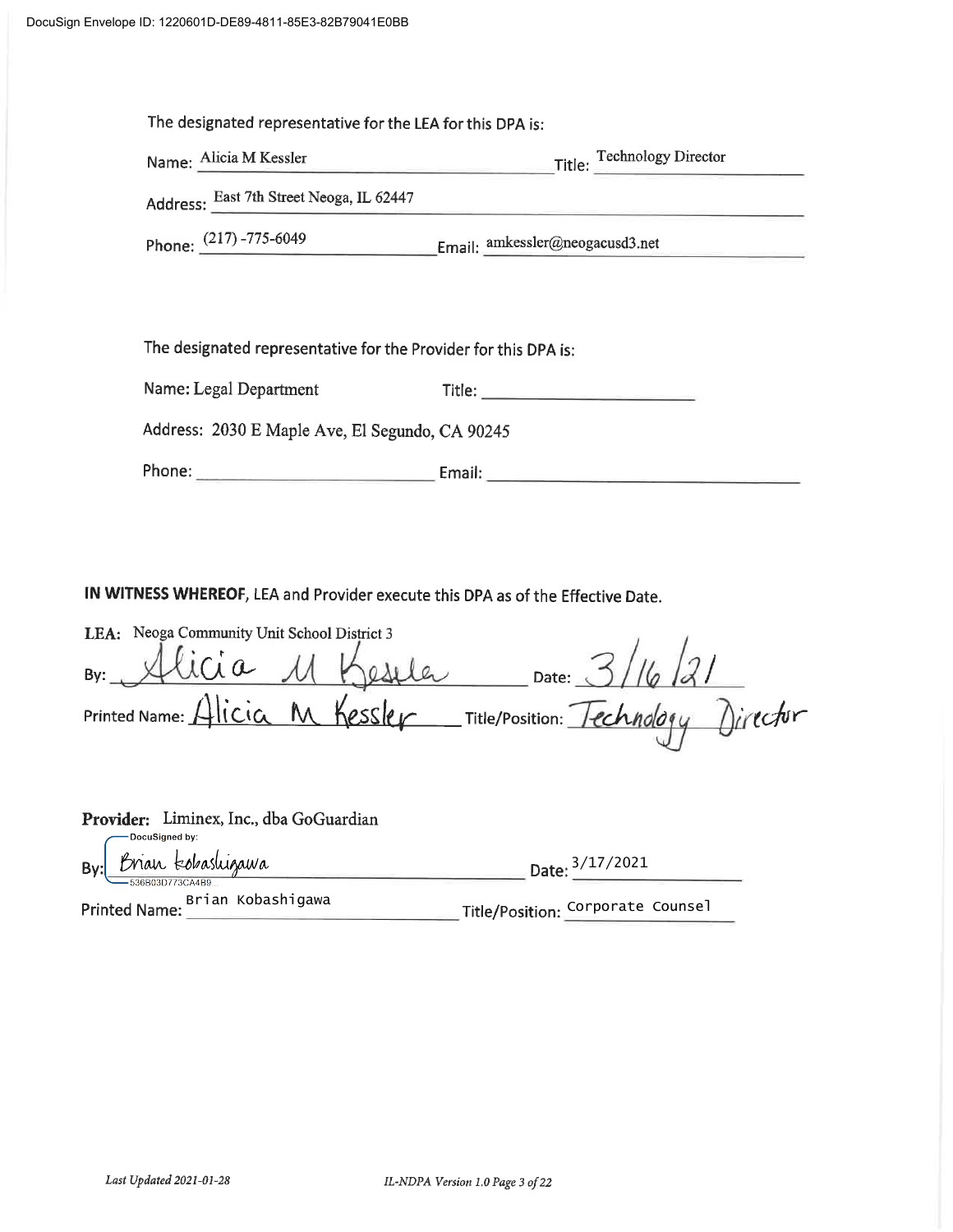#### **STANDARD CLAUSES**

Version 1.0

#### **ARTICLE I: PURPOSE AND SCOPE**

- **1. Purpose of DPA**. The purpose of this DPA is to describe the duties and responsibilities to protect Student Data including compliance with all applicable federal, state, and local privacy laws, rules, and regulations, all as may be amended from time to time. In performing these services, the Provider shall be considered a School Official with a legitimate educational interest, and performing services otherwise provided by the LEA. Provider shall be under the direct control and supervision of the LEA, with respect to its use of Student Data
- **2. Student Data to Be Provided**. In order to perform the Services described above, LEA shall provide Student Data as identified in the Schedule of Data, attached hereto as Exhibit "B".
- **3. DPA Definitions**. The definition of terms used in this DPA is found in **Exhibit "C"**. In the event of a conflict, definitions used in this DPA shall prevail over terms used in any other writing, including, but not limited to the Service Agreement, Terms of Service, Privacy Policies etc.

#### **ARTICLE II: DATA OWNERSHIP AND AUTHORIZED ACCESS**

- **1. Student Data Property of LEA**. All Student Data transmitted to the Provider pursuant to the Service Agreement is and will continue to be the property of and under the control of the LEA. The Provider further acknowledges and agrees that all copies of such Student Data transmitted to the Provider, including any modifications or additions or any portion thereof from any source, are subject to the provisions of this DPA in the same manner as the original Student Data. The Parties agree that as between them, all rights, including all intellectual property rights in and to Student Data contemplated per the Service Agreement, shall remain the exclusive property of the LEA. For the purposes of FERPA, the Provider shall be considered a School Official, under the control and direction of the LEA as it pertains to the use of Student Data, notwithstanding the above.
- **2. Parent Access**. To the extent required by law the LEA shall establish reasonable procedures by which a parent, legal guardian, or eligible student may review Education Records and/or Student Data correct erroneous information, and procedures for the transfer of student-generated content to a personal account, consistent with the functionality of services. Provider shall respond in a reasonably timely manner (and no later than forty five (45) days from the date of the request or pursuant to the time frame required under state law for an LEA to respond to a parent or student, whichever is sooner) to the LEA's request for Student Data in a student's records held by the Provider to view or correct as necessary. In the event that a parent of a student or other individual contacts the Provider to review any of the Student Data accessed pursuant to the Services, the Provider shall refer the parent or individual to the LEA, who will follow the necessary and proper procedures regarding the requested information.
- **3. Separate Account**. If Student-Generated Content is stored or maintained by the Provider, Provider shall, at the request of the LEA, transfer, or provide a mechanism for the LEA to transfer, said Student-Generated Content to a separate account created by the student.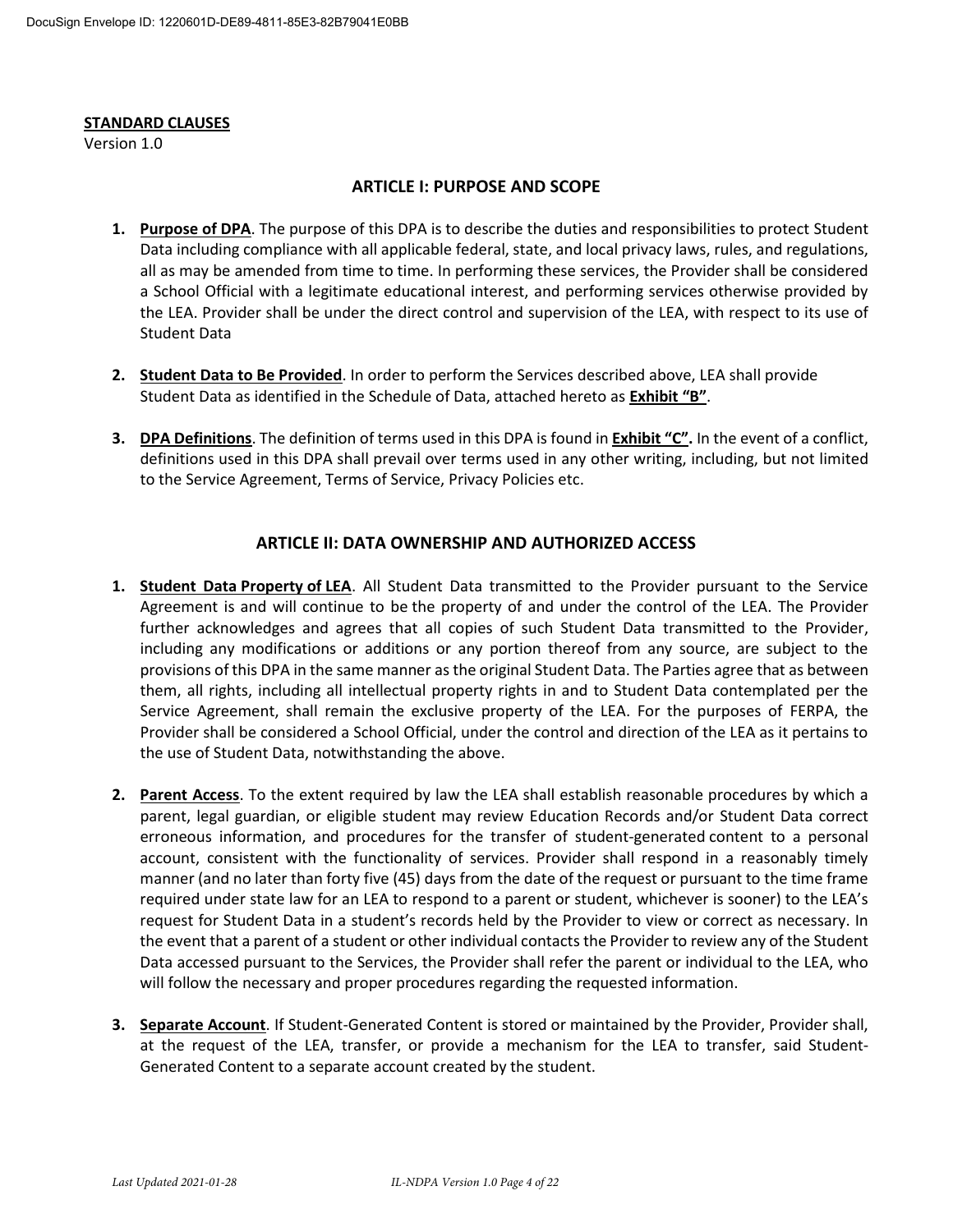- **4. Law Enforcement Requests**. Should law enforcement or other government entities ("Requesting Party(ies)") contact Provider with a request for Student Data held by the Provider pursuant to the Services, the Provider shall notify the LEA in advance of a compelled disclosure to the Requesting Party, unless lawfully directed by the Requesting Party not to inform the LEA of the request.
- **5. Subprocessors**. Provider shall enter into written agreements with all Subprocessors performing functions for the Provider in order for the Provider to provide the Services pursuant to the Service Agreement, whereby the Subprocessors agree to protect Student Data in a manner no less stringent than the terms of this DPA.

## **ARTICLE III: DUTIES OF LEA**

- **1. Provide Data in Compliance with Applicable Laws**. LEA shall provide Student Data for the purposes of obtaining the Services in compliance with all applicable federal, state, and local privacy laws, rules, and regulations, all as may be amended from time to time.
- **2. Annual Notification of Rights**. If the LEA has a policy of disclosing Education Records and/or Student Data under FERPA (34 CFR § 99.31(a)(1)), LEA shall include a specification of criteria for determining who constitutes a school official and what constitutes a legitimate educational interest in its annual notification of rights.
- **3. Reasonable Precautions**. LEA shall take reasonable precautions to secure usernames, passwords, and any other means of gaining access to the services and hosted Student Data.
- **4. Unauthorized Access Notification**. LEA shall notify Provider promptly of any known unauthorized access. LEA will assist Provider in any efforts by Provider to investigate and respond to any unauthorized access.

#### **ARTICLE IV: DUTIES OF PROVIDER**

- **1. Privacy Compliance**. The Provider shall comply with all applicable federal, state, and local laws, rules, and regulations pertaining to Student Data privacy and security, all as may be amended from time to time.
- **2. Authorized Use**. The Student Data shared pursuant to the Service Agreement, including persistent unique identifiers, shall be used for no purpose other than the Services outlined in Exhibit A or stated in the Service Agreement and/or otherwise authorized under the statutes referred to herein this DPA.
- **3.** Provider Employee Obligation. Provider shall require all of Provider's employees and agents who have access to Student Data to comply with all applicable provisions of this DPA with respect to the Student Data shared under the Service Agreement. Provider agrees to require and maintain an appropriate confidentiality agreement from each employee or agent with access to Student Data pursuant to the Service Agreement.
- **4. No Disclosure**. Provider acknowledges and agrees that it shall not make any re-disclosure of any Student Data or any portion thereof, including without limitation, user content or other non-public information and/or personally identifiable information contained in the Student Data other than as directed or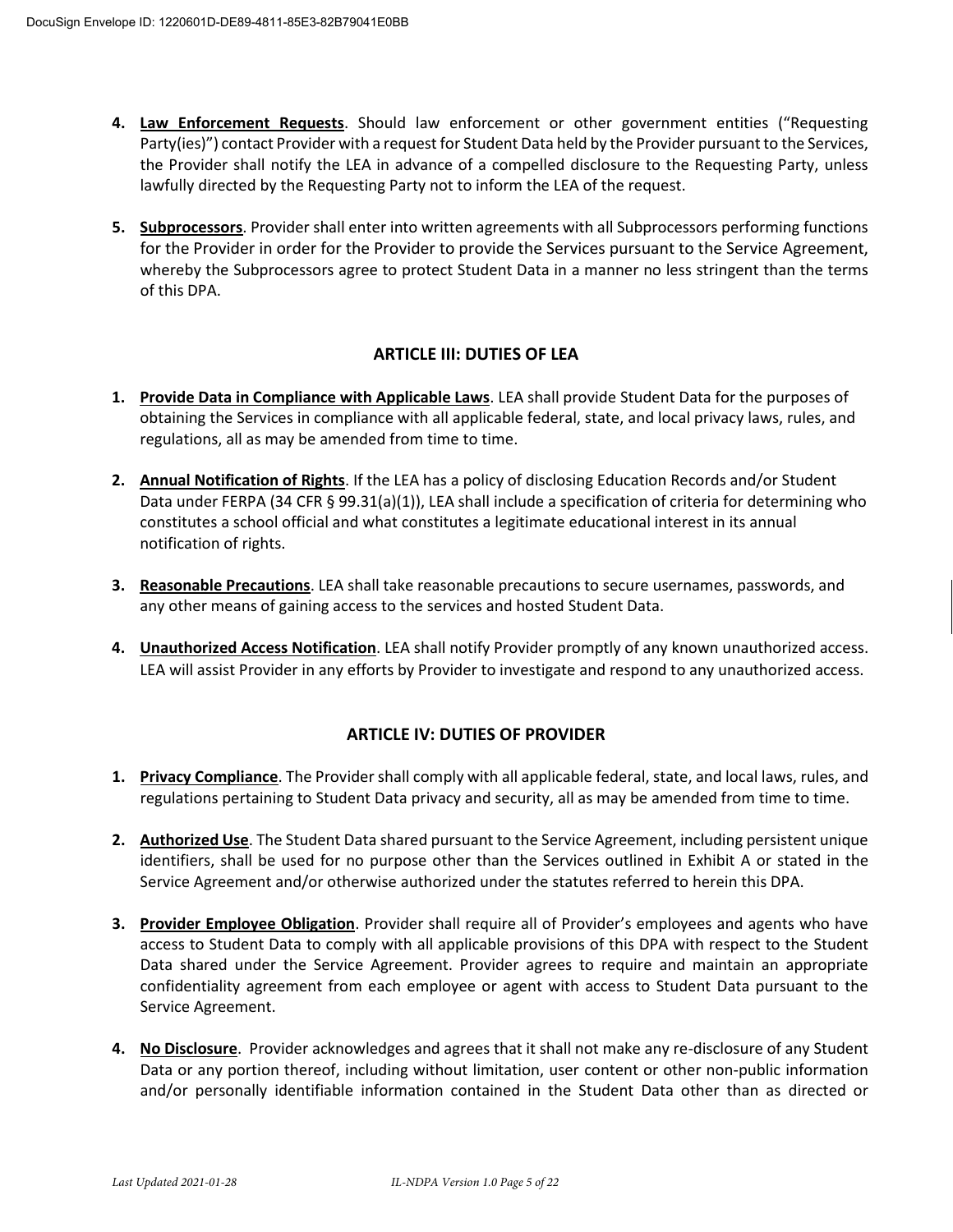permitted by the LEA or this DPA. This prohibition against disclosure shall not apply to aggregate summaries of De-Identified information, Student Data disclosed pursuant to a lawfully issued subpoena or other legal process, or to subprocessors performing services on behalf of the Provider pursuant to this DPA. Provider will not Sell Student Data to any third party.

- **5. De-Identified Data**: Provider agrees not to attempt to re-identify de-identified Student Data. De-Identified Data may be used by the Provider for those purposes allowed under FERPA and the following purposes: (1) assisting the LEA or other governmental agencies in conducting research and other studies; and (2) research and development of the Provider's educational sites, services, or applications, and to demonstrate the effectiveness of the Services; and (3) for adaptive learning purpose and for customized student learning. Provider's use of De-Identified Data shall survive termination of this DPA or any request by LEA to return or destroy Student Data. Except for Subprocessors, Provider agrees not to transfer deidentified Student Data to any party unless (a) that party agrees in writing not to attempt re-identification, and (b) prior written notice has been given to the LEA who has provided prior written consent for such transfer. Prior to publishing any document that names the LEA explicitly or indirectly, the Provider shall obtain the LEA's written approval of the manner in which de-identified data is presented.
- **6. Disposition of Data**. Upon written request from the LEA, Provider shall dispose of or provide a mechanism for the LEA to transfer Student Data obtained under the Service Agreement, within sixty (60) days of the date of said request and according to a schedule and procedure as the Parties may reasonably agree. Upon termination of this DPA, if no written request from the LEA is received, Provider shall dispose of all Student Data after providing the LEA with reasonable prior notice. The duty to dispose of Student Data shall not extend to Student Data that had been De-Identified or placed in a separate student account pursuant to section II 3. The LEA may employ a "Directive for Disposition of Data" form, a copy of which is attached hereto as **Exhibit "D"**. If the LEA and Provider employ Exhibit "D," no further written request or notice is required on the part of either party prior to the disposition of Student Data described in Exhibit  $^{\prime\prime}$ D.
- **7. Advertising Limitations.** Provider is prohibited from using, disclosing, or selling Student Data to (a) inform, influence, or enable Targeted Advertising; or (b) develop a profile of a student, family member/guardian or group, for any purpose other than providing the Service to LEA. This section does not prohibit Provider from using Student Data (i) for adaptive learning or customized student learning (including generating personalized learning recommendations); or (ii) to make product recommendations to teachers or LEA employees; or (iii) to notify account holders about new education product updates, features, or services or from otherwise using Student Data as permitted in this DPA and its accompanying exhibits

## **ARTICLE V: DATA PROVISIONS**

- **1. Data Storage**. Where required by applicable law, Student Data shall be stored within the United States. Upon request of the LEA, Provider will provide a list of the locations where Student Data is stored.
- **2. Audits.** No more than once a year, or following unauthorized access, upon receipt of a written request from the LEA with at least ten (10) business days' notice and upon the execution of an appropriate confidentiality agreement, the Provider will allow the LEA to audit the security and privacy measures that are in place to ensure protection of Student Data or any portion thereof as it pertains to the delivery of services to the LEA . The Provider will cooperate reasonably with the LEA and any local, state, or federal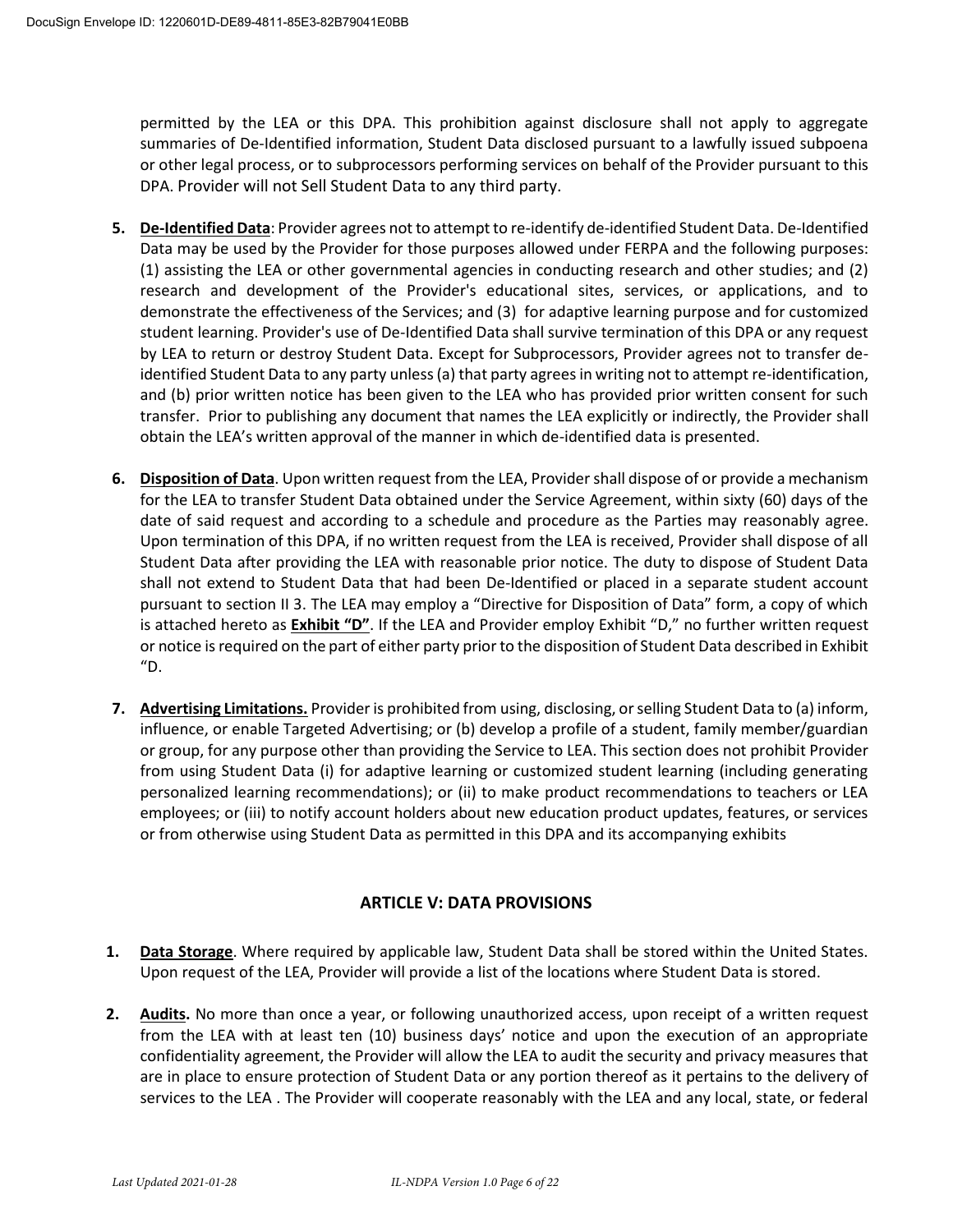agency with oversight authority or jurisdiction in connection with any audit or investigation of the Provider and/or delivery of Services to students and/or LEA, and shall provide reasonable access to the Provider's facilities, staff, agents and LEA's Student Data and all records pertaining to the Provider, LEA and delivery of Services to the LEA. Failure to reasonably cooperate shall be deemed a material breach of the DPA.

- **3. Data Security**. The Provider agrees to utilize administrative, physical, and technical safeguards designed to protect Student Data from unauthorized access, disclosure, acquisition, destruction, use, or modification. The Provider shall adhere to any applicable law relating to data security. The provider shall implement an adequate Cybersecurity Framework based on one of the nationally recognized standards set forth set forth in **Exhibit "F"**. Exclusions, variations, or exemptions to the identified Cybersecurity Framework must be detailed in an attachment to **Exhibit "H"**. Additionally, Provider may choose to further detail its security programs and measures that augment or are in addition to the Cybersecurity Framework in **Exhibit "F"**. Provider shall provide, in the Standard Schedule to the DPA, contact information of an employee who LEA may contact if there are any data security concerns or questions.
- **4. Data Breach**. In the event of an unauthorized release, disclosure or acquisition of Student Data that compromises the security, confidentiality or integrity of the Student Data maintained by the Provider the Provider shall provide notification to LEA within seventy-two (72) hours of confirmation of the incident, unless notification within this time limit would disrupt investigation of the incident by law enforcement. In such an event, notification shall be made within a reasonable time after the incident. Provider shall follow the following process:
	- (1) The security breach notification described above shall include, at a minimum, the following information to the extent known by the Provider and as it becomes available:
		- i. The name and contact information of the reporting LEA subject to this section.
		- ii. A list of the types of personal information that were or are reasonably believed to have been the subject of a breach.
		- iii. If the information is possible to determine at the time the notice is provided, then either (1) the date of the breach, (2) the estimated date of the breach, or (3) the date range within which the breach occurred. The notification shall also include the date of the notice.
		- iv. Whether the notification was delayed as a result of a law enforcement investigation, if that information is possible to determine at the time the notice is provided; and
		- v. A general description of the breach incident, if that information is possible to determine at the time the notice is provided.
	- (2) Provider agrees to adhere to all federal and state requirements with respect to a data breach related to the Student Data, including, when appropriate or required, the required responsibilities and procedures for notification and mitigation of any such data breach.
	- (3) Provider further acknowledges and agrees to have a written incident response plan that reflects best practices and is consistent with industry standards and federal and state law for responding to a data breach, breach of security, privacy incident or unauthorized acquisition or use of Student Data or any portion thereof, including personally identifiable information and agrees to provide LEA, upon request, with a summary of said written incident response plan.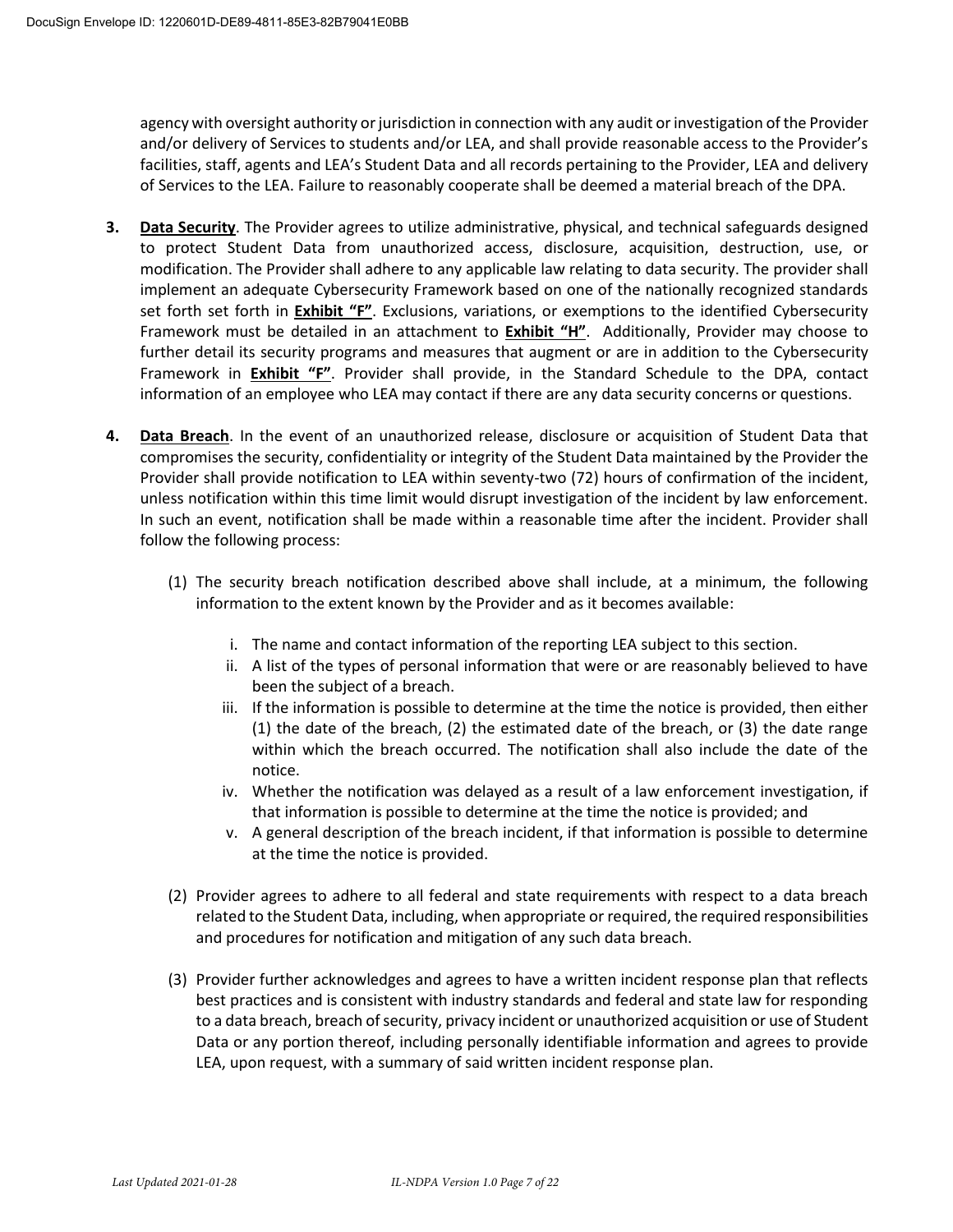- (4) LEA shall provide notice and facts surrounding the breach to the affected students, parents or guardians.
- (5) In the event of a breach originating from LEA's use of the Service, Provider shall cooperate with LEA to the extent necessary to expeditiously secure Student Data.

#### **ARTICLE VI: GENERAL OFFER OF TERMS**

Provider may, by signing the attached form of "General Offer of Privacy Terms" (General Offer, attached hereto as **Exhibit** <sup>*"*</sup>**E**<sup>*n*</sup>), be bound by the terms of **Exhibit** <sup>*"*</sup>**E**<sup>*n*</sup> to any other LEA who signs the acceptance on said Exhibit. The form is limited by the terms and conditions described therein.

#### **ARTICLE VII: MISCELLANEOUS**

- **1. Termination**. In the event that either Party seeks to terminate this DPA, they may do so by mutual written consent so long as the Service Agreement has lapsed or has been terminated. Either party may terminate this DPA and any service agreement or contract if the other party breaches any terms of this DPA.
- **2. Effect of Termination Survival**. If the Service Agreement is terminated, the Provider shall destroy all of LEA's Student Data pursuant to Article IV, section 6.
- **3. Priority of Agreements**. This DPA shall govern the treatment of Student Data in order to comply with the privacy protections, including those found in FERPA and all applicable privacy statutes identified in this DPA. In the event there is conflict between the terms of the DPA and the Service Agreement, Terms of Service, Privacy Policies, or with any other bid/RFP, license agreement, or writing, the terms of this DPA shall apply and take precedence. In the event of a conflict between Exhibit H, the SDPC Standard Clauses, and/or the Supplemental State Terms, Exhibit H will control, followed by the Supplemental State Terms. Except as described in this paragraph herein, all other provisions of the Service Agreement shall remain in effect.
- **4. Entire Agreement**. This DPA and the Service Agreement constitute the entire agreement of the Parties relating to the subject matter hereof and supersedes all prior communications, representations, or agreements, oral or written, by the Parties relating thereto. This DPA may be amended and the observance of any provision of this DPA may be waived (either generally or in any particular instance and either retroactively or prospectively) only with the signed written consent of both Parties. Neither failure nor delay on the part of any Party in exercising any right, power, or privilege hereunder shall operate as a waiver of such right, nor shall any single or partial exercise of any such right, power, or privilege preclude any further exercise thereof or the exercise of any other right, power, or privilege.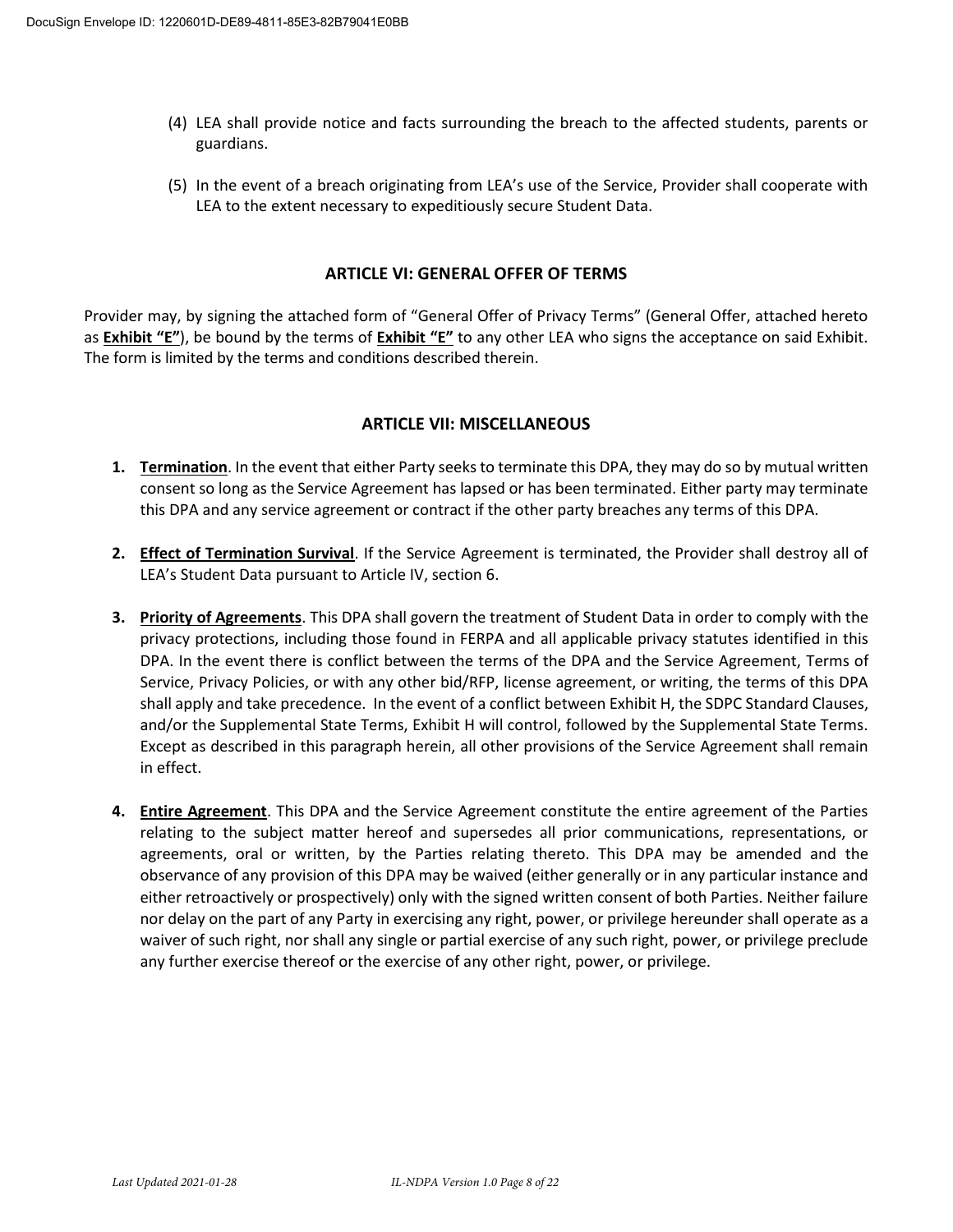- **5. Severability**. Any provision of this DPA that is prohibited or unenforceable in any jurisdiction shall, as to such jurisdiction, be ineffective to the extent of such prohibition or unenforceability without invalidating the remaining provisions of this DPA, and any such prohibition or unenforceability in any jurisdiction shall not invalidate or render unenforceable such provision in any other jurisdiction. Notwithstanding the foregoing, if such provision could be more narrowly drawn so as not to be prohibited or unenforceable in such jurisdiction while, at the same time, maintaining the intent of the Parties, it shall, as to such jurisdiction, be so narrowly drawn without invalidating the remaining provisions of this DPA or affecting the validity or enforceability of such provision in any other jurisdiction.
- **6. Governing Law; Venue and Jurisdiction**. THIS DPA WILL BE GOVERNED BY AND CONSTRUED IN ACCORDANCE WITH THE LAWS OF THE STATE OF THE LEA, WITHOUT REGARD TO CONFLICTS OF LAW PRINCIPLES. EACH PARTY CONSENTS AND SUBMITS TO THE SOLE AND EXCLUSIVE JURISDICTION TO THE STATE AND FEDERAL COURTS FOR THE COUNTY OF THE LEA FOR ANY DISPUTE ARISING OUT OF OR RELATING TO THIS DPA OR THE TRANSACTIONS CONTEMPLATED HEREBY.
- **7. Successors Bound**: This DPA is and shall be binding upon the respective successors in interest to Provider in the event of a merger, acquisition, consolidation or other business reorganization or sale of all or substantially all of the assets of such business In the event that the Provider sells, merges, or otherwise disposes of its business to a successor during the term of this DPA, the Provider shall provide written notice to the LEA no later than sixty (60) days after the closing date of sale, merger, or disposal. Such notice shall include a written, signed assurance that the successor will assume the obligations of the DPA and any obligations with respect to Student Data within the Service Agreement. The LEA has the authority to terminate the DPA if it disapproves of the successor to whom the Provider is selling, merging, or otherwise disposing of its business.
- **8. Authority.** Each party represents that it is authorized to bind to the terms of this DPA, including confidentiality and destruction of Student Data and any portion thereof contained therein, all related or associated institutions, individuals, employees or contractors who may have access to the Student Data and/or any portion thereof.
- **9. Waiver**. No delay or omission by either party to exercise any right hereunder shall be construed as a waiver of any such right and both parties reserve the right to exercise any such right from time to time, as often as may be deemed expedient.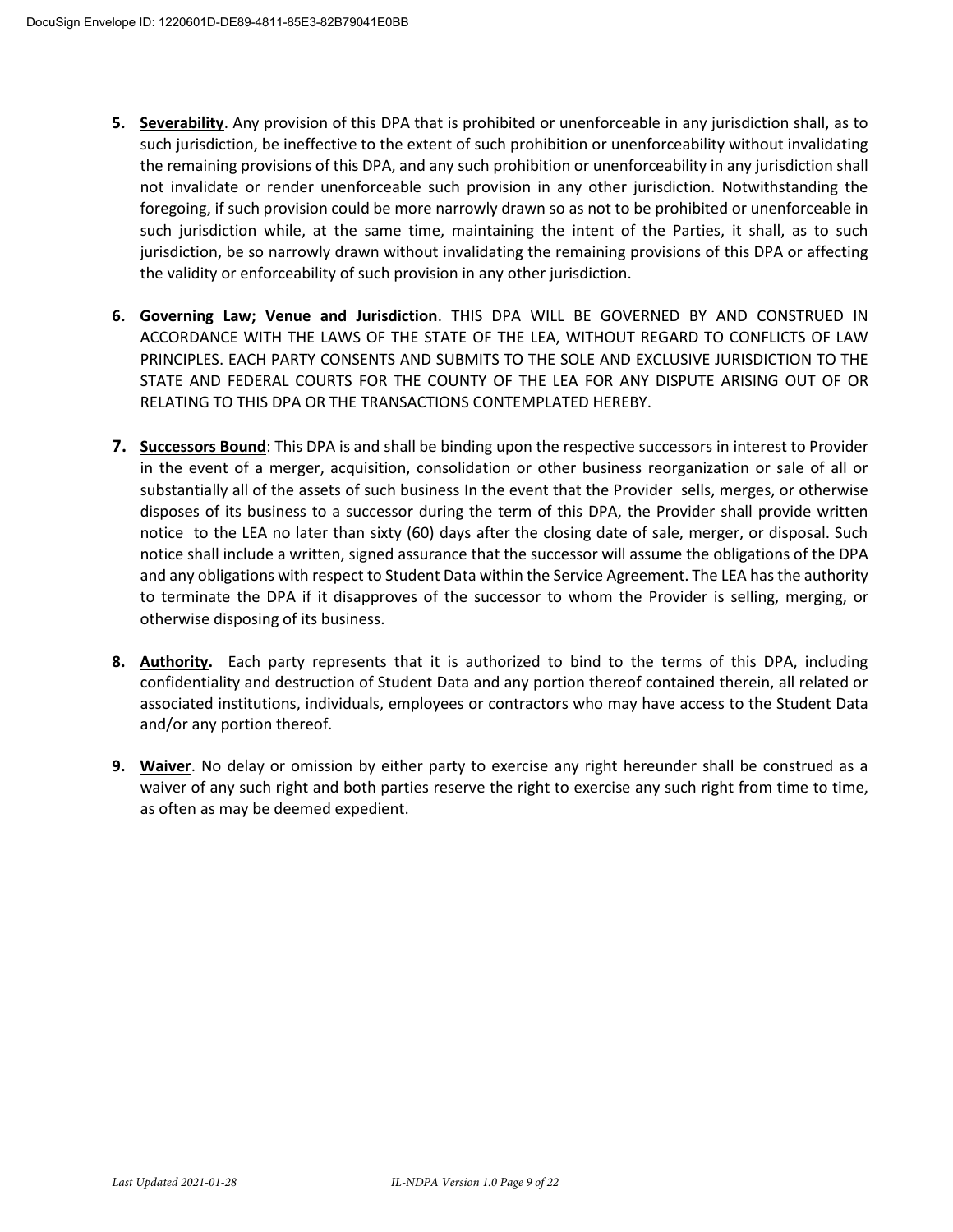### **EXHIBIT "A" DESCRIPTION OF SERVICES**

-GoGuardian Admin: Content-filtering and alerting

- -GoGuardian Beacon: Suicide and self-harm alert and notification tool
- -GoGuardian DNS: Network-level filtering
- -GoGuardian Fleet: Device management
- -GoGuardian Teacher: Classroom management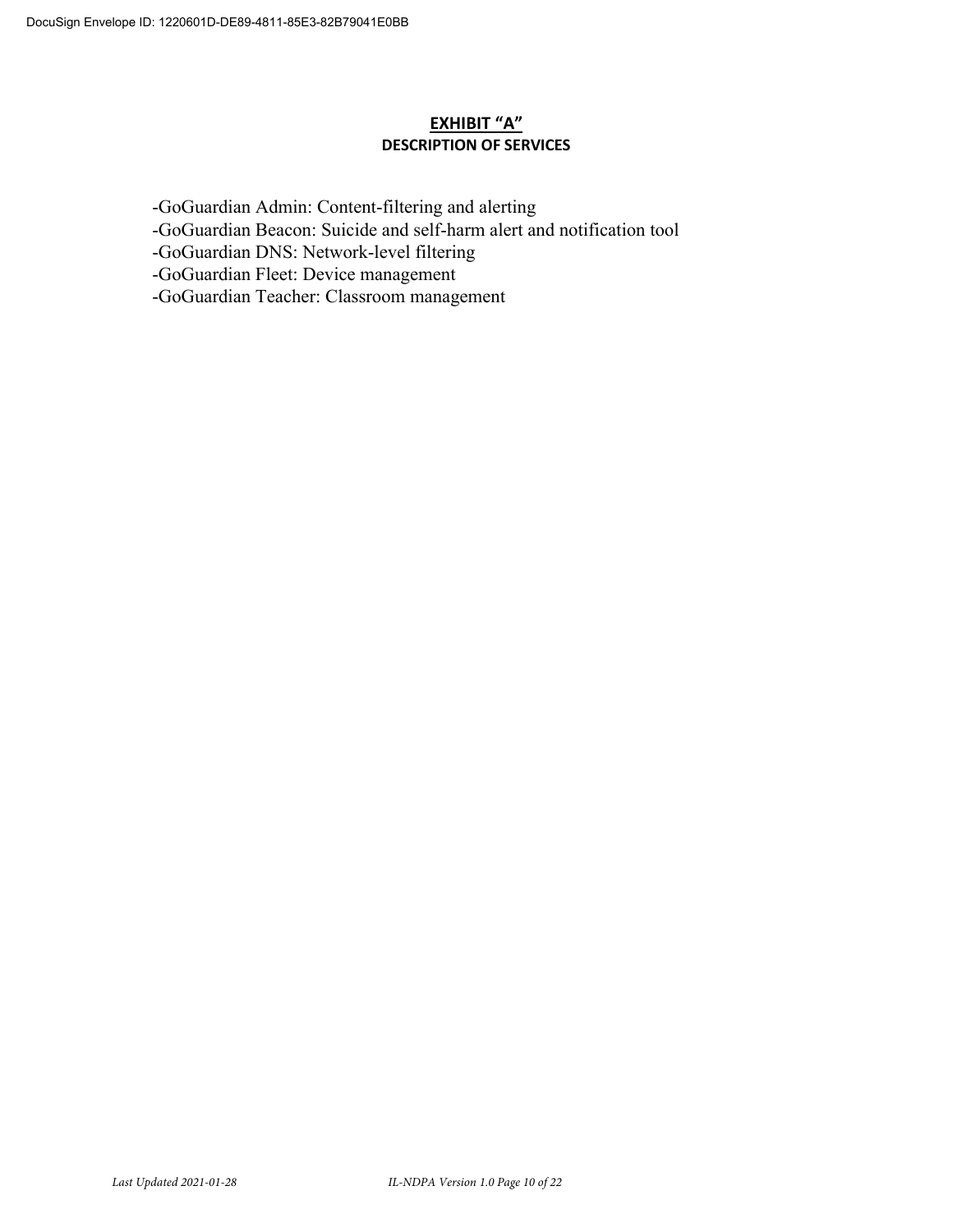## **EXHIBIT ͞B͟ SCHEDULE OF DATA**

| <b>Category of Data</b>           | <b>Elements</b>                                                         | <b>Check if Used</b><br>by Your System |  |
|-----------------------------------|-------------------------------------------------------------------------|----------------------------------------|--|
| <b>Application Technology</b>     | IP Addresses of users, Use of cookies, etc.                             | X                                      |  |
| Meta Data                         | Other application technology meta data-Please specify:                  |                                        |  |
| <b>Application Use Statistics</b> | Meta data on user interaction with application                          | X                                      |  |
| Assessment                        | Standardized test scores                                                |                                        |  |
|                                   | Observation data                                                        |                                        |  |
|                                   | Other assessment data-Please specify:                                   |                                        |  |
| Attendance                        | Student school (daily) attendance data                                  |                                        |  |
|                                   | Student class attendance data                                           | X                                      |  |
| Communications                    | Online communications captured (emails, blog entries)                   | $X^*$                                  |  |
| Conduct                           | Conduct or behavioral data                                              |                                        |  |
| Demographics                      | Date of Birth                                                           |                                        |  |
|                                   | Place of Birth                                                          |                                        |  |
|                                   | Gender                                                                  |                                        |  |
|                                   | Ethnicity or race                                                       |                                        |  |
|                                   | Language information (native, or primary language spoken by<br>student) |                                        |  |
|                                   | Other demographic information-Please specify:                           |                                        |  |
| Enrollment                        | Student school enrollment                                               | X                                      |  |
|                                   | Student grade level                                                     | X                                      |  |
|                                   | Homeroom                                                                |                                        |  |
|                                   | Guidance counselor                                                      |                                        |  |
|                                   | Specific curriculum programs                                            |                                        |  |
|                                   | Year of graduation                                                      |                                        |  |
|                                   | Other enrollment information-Please specify:                            |                                        |  |
| Parent/Guardian Contact           | Address                                                                 |                                        |  |
| Information                       | Email                                                                   | $\mathbf X$                            |  |

*\*including student-teacher chats in the chat feature of GoGuardian Teacher*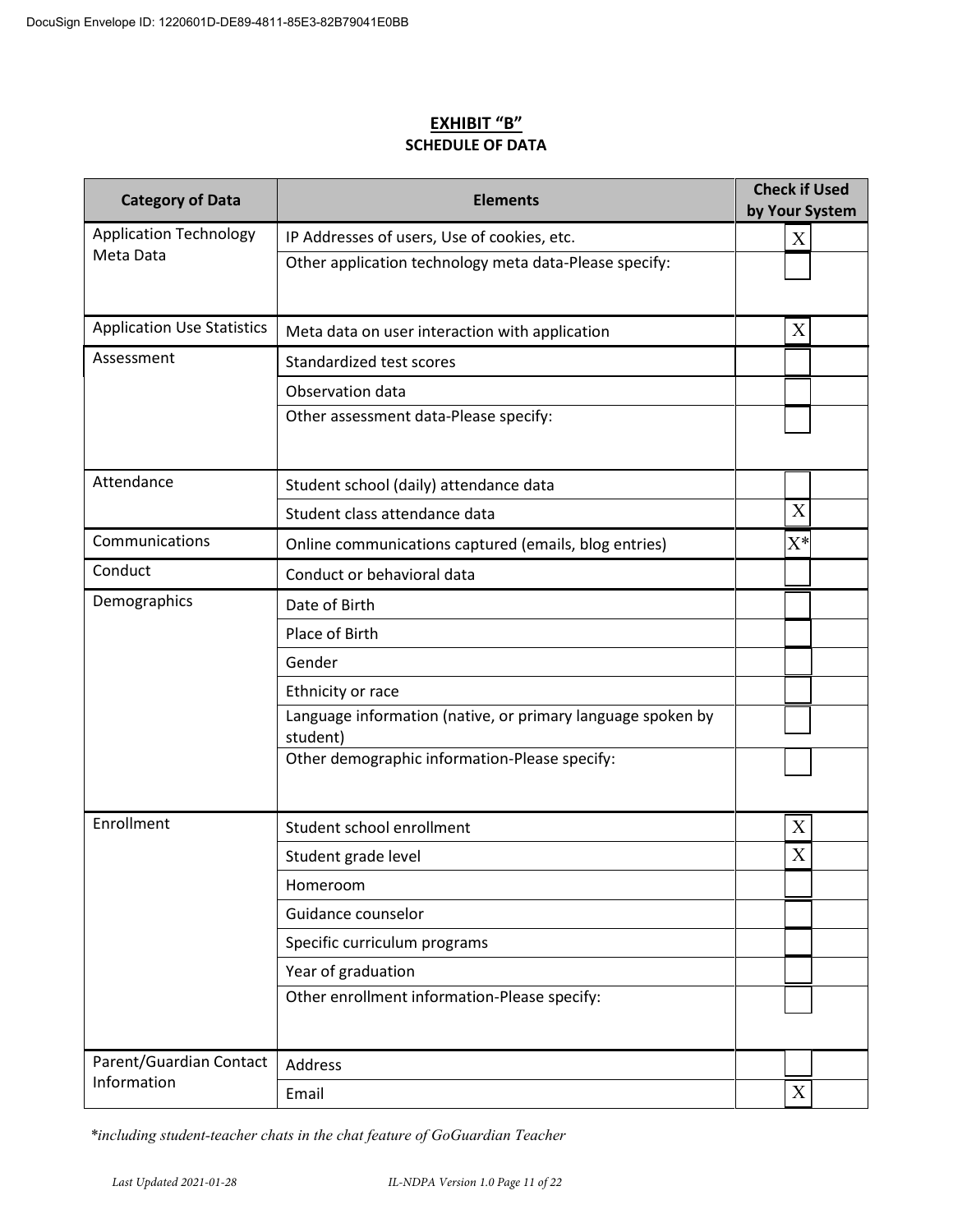| <b>Category of Data</b>               | <b>Check if Used</b><br><b>Elements</b><br>by Your System                                                                    |                           |  |
|---------------------------------------|------------------------------------------------------------------------------------------------------------------------------|---------------------------|--|
|                                       | Phone                                                                                                                        | X                         |  |
| Parent/Guardian ID                    | Parent ID number (created to link parents to students)                                                                       | X                         |  |
| Parent/Guardian Name                  | First and/or Last                                                                                                            | $\boldsymbol{X}$          |  |
| Schedule                              | Student scheduled courses                                                                                                    | X                         |  |
|                                       | <b>Teacher names</b>                                                                                                         | $\boldsymbol{\mathrm{X}}$ |  |
| Special Indicator                     | English language learner information                                                                                         |                           |  |
|                                       | Low income status                                                                                                            |                           |  |
|                                       | Medical alerts/ health data                                                                                                  |                           |  |
|                                       | Student disability information                                                                                               |                           |  |
|                                       | Specialized education services (IEP or 504)                                                                                  |                           |  |
|                                       | Living situations (homeless/foster care)                                                                                     |                           |  |
|                                       | Other indicator information-Please specify:                                                                                  |                           |  |
|                                       |                                                                                                                              |                           |  |
| <b>Student Contact</b><br>Information | Address                                                                                                                      |                           |  |
|                                       | Email                                                                                                                        | X                         |  |
|                                       | Phone                                                                                                                        |                           |  |
| <b>Student Identifiers</b>            | Local (School district) ID number                                                                                            |                           |  |
|                                       | State ID number                                                                                                              |                           |  |
|                                       | Provider/App assigned student ID number                                                                                      |                           |  |
|                                       | Student app username                                                                                                         |                           |  |
|                                       | Student app passwords                                                                                                        |                           |  |
| <b>Student Name</b>                   | First and/or Last                                                                                                            | X                         |  |
| Student In App<br>Performance         | Program/application performance (typing program-student<br>types 60 wpm, reading program-student reads below grade<br>level) |                           |  |
| <b>Student Program</b><br>Membership  | Academic or extracurricular activities a student may belong to<br>or participate in                                          |                           |  |
| <b>Student Survey</b><br>Responses    | Student responses to surveys or questionnaires                                                                               |                           |  |
| Student work                          | Student generated content; writing, pictures, etc.                                                                           |                           |  |
|                                       | Other student work data -Please specify:                                                                                     |                           |  |
| Transcript                            | Student course grades                                                                                                        |                           |  |
|                                       | Student course data                                                                                                          |                           |  |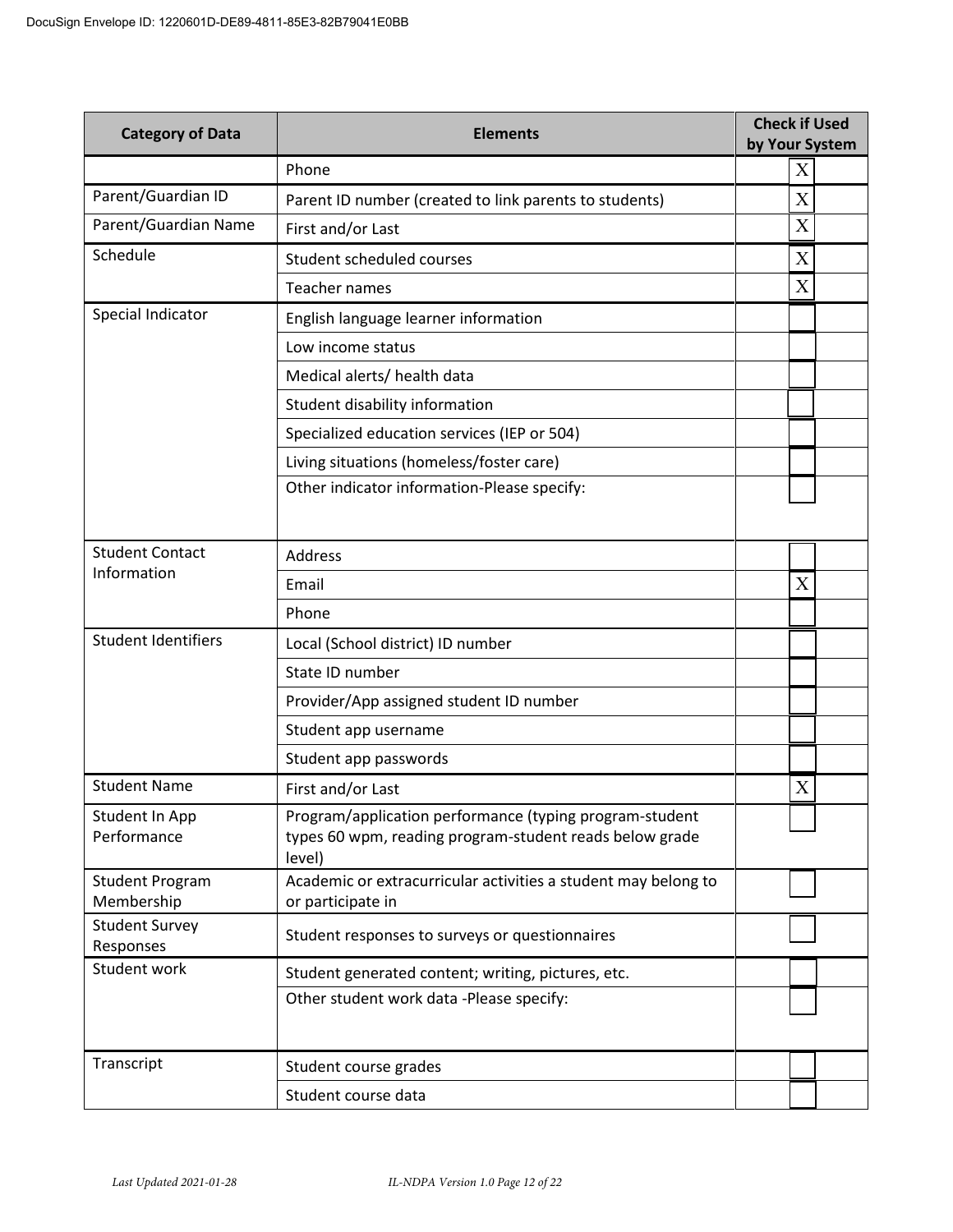| <b>Category of Data</b> | <b>Elements</b>                                                                                                                                                     | <b>Check if Used</b><br>by Your System |
|-------------------------|---------------------------------------------------------------------------------------------------------------------------------------------------------------------|----------------------------------------|
|                         | Student course grades/ performance scores                                                                                                                           |                                        |
|                         | Other transcript data - Please specify:                                                                                                                             |                                        |
|                         |                                                                                                                                                                     |                                        |
| Transportation          | Student bus assignment                                                                                                                                              |                                        |
|                         | Student pick up and/or drop off location                                                                                                                            |                                        |
|                         | Student bus card ID number                                                                                                                                          |                                        |
|                         | Other transportation data - Please specify:                                                                                                                         |                                        |
| Other                   | Please list each additional data element used, stored, or<br>collected by your application:                                                                         | X                                      |
|                         | GoGuardian's then-current Product Privacy Policy<br>(https://www.goguardian.com/productPrivacy.html) describes<br>the Student Data and other information collected. |                                        |
|                         |                                                                                                                                                                     |                                        |
|                         |                                                                                                                                                                     |                                        |
|                         |                                                                                                                                                                     |                                        |
|                         |                                                                                                                                                                     |                                        |
|                         |                                                                                                                                                                     |                                        |
|                         |                                                                                                                                                                     |                                        |
|                         |                                                                                                                                                                     |                                        |
|                         |                                                                                                                                                                     |                                        |
| None                    | No Student Data collected at this time. Provider will<br>immediately notify LEA if this designation is no longer<br>applicable.                                     |                                        |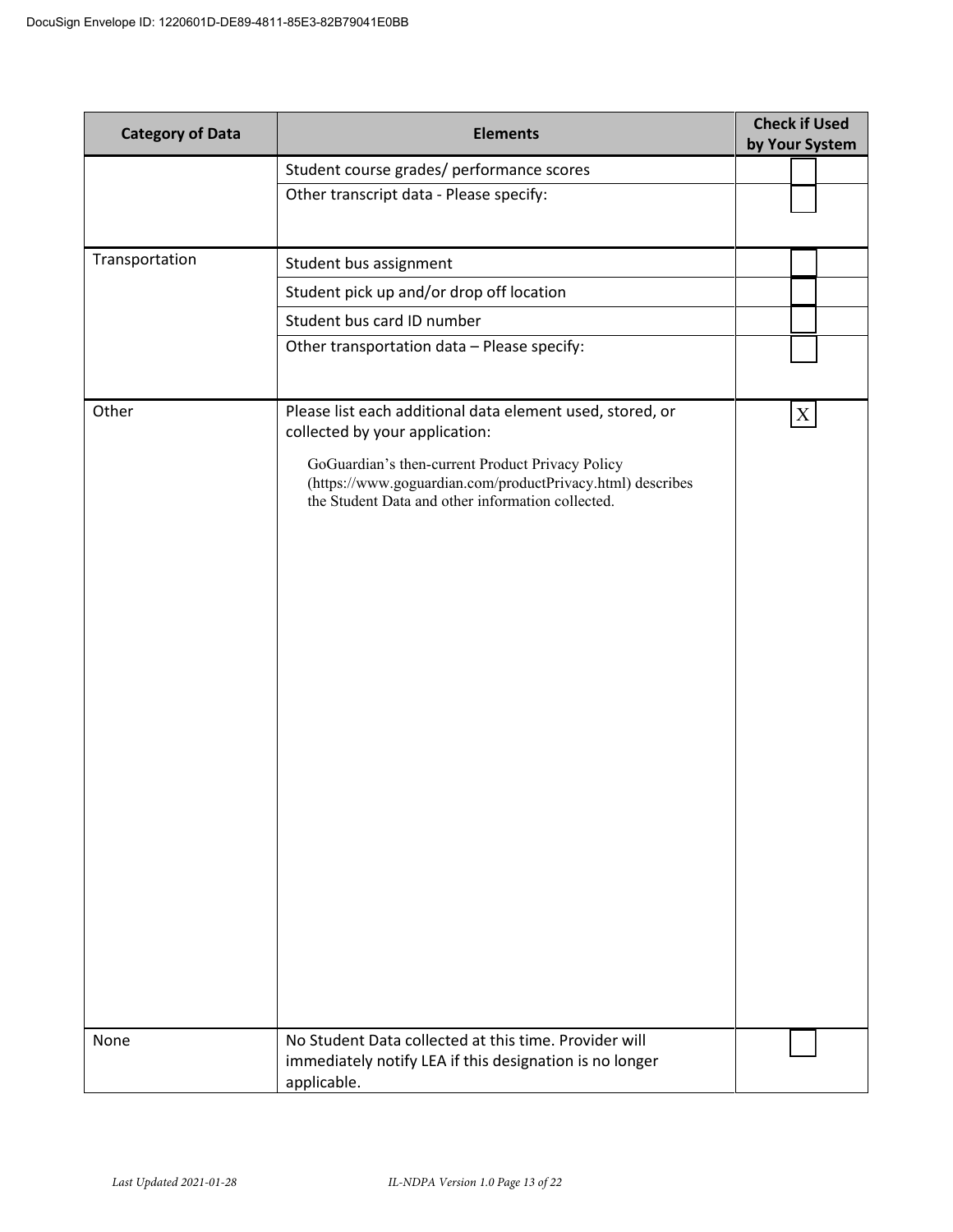# **EXHIBIT "C" DEFINITIONS**

**De-Identified Data and De-Identification**: Records and information are considered to be de-identified when all personally identifiable information has been removed or obscured, such that the remaining information does not reasonably identify a specific individual, including, but not limited to, any information that, alone or in combination is linkable to a specific student and provided that the educational agency, or other party, has made a reasonable determination that a student's identity is not personally identifiable, taking into account reasonable available information.

**Educational Records**: Educational Records are records, files, documents, and other materials directly related to a student and maintained by the school or local education agency, or by a person acting for such school or local education agency, including but not limited to, records encompassing all the material kept in the student's cumulative folder, such as general identifying data, records of attendance and of academic work completed, records of achievement, and results of evaluative tests, health data, disciplinary status, test protocols and individualized education programs.

**Metadata**: means information that provides meaning and context to other data being collected; including, but not limited to: date and time records and purpose of creation Metadata that have been stripped of all direct and indirect identifiers are not considered Personally Identifiable Information.

**Operator**: means the operator of an internet website, online service, online application, or mobile application with actual knowledge that the site, service, or application is used for K–12 school purposes. Any entity that operates an internet website, online service, online application, or mobile application that has entered into a signed, written agreement with an LEA to provide a service to that LEA shall be considered an "operator" for the purposes of this section.

**Originating** LEA: An LEA who originally executes the DPA in its entirety with the Provider.

**Provider**: For purposes of the DPA, the term "Provider" means provider of digital educational software or services, including cloud-based services, for the digital storage, management, and retrieval of Student Data. Within the DPA the term "Provider" includes the term "Third Party" and the term "Operator" as used in applicable state statutes.

**Student Generated Content**: The term "student-generated content" means materials or content created by a student in the services including, but not limited to, essays, research reports, portfolios, creative writing, music or other audio files, photographs, videos, and account information that enables ongoing ownership of student content.

**School Official**: For the purposes of this DPA and pursuant to 34 CFR § 99.31(b), a School Official is a contractor that: (1) Performs an institutional service or function for which the agency or institution would otherwise use employees; (2) Is under the direct control of the agency or institution with respect to the use and maintenance of Student Data including Education Records; and (3) Is subject to 34 CFR § 99.33(a) governing the use and redisclosure of personally identifiable information from Education Records.

**Service Agreement**: Refers to the Contract, Purchase Order or Terms of Service or Terms of Use.

**Student Data**: Student Data includes any data, whether gathered by Provider or provided by LEA or its users, students, or students' parents/guardians, that is descriptive of the student including, but not limited to,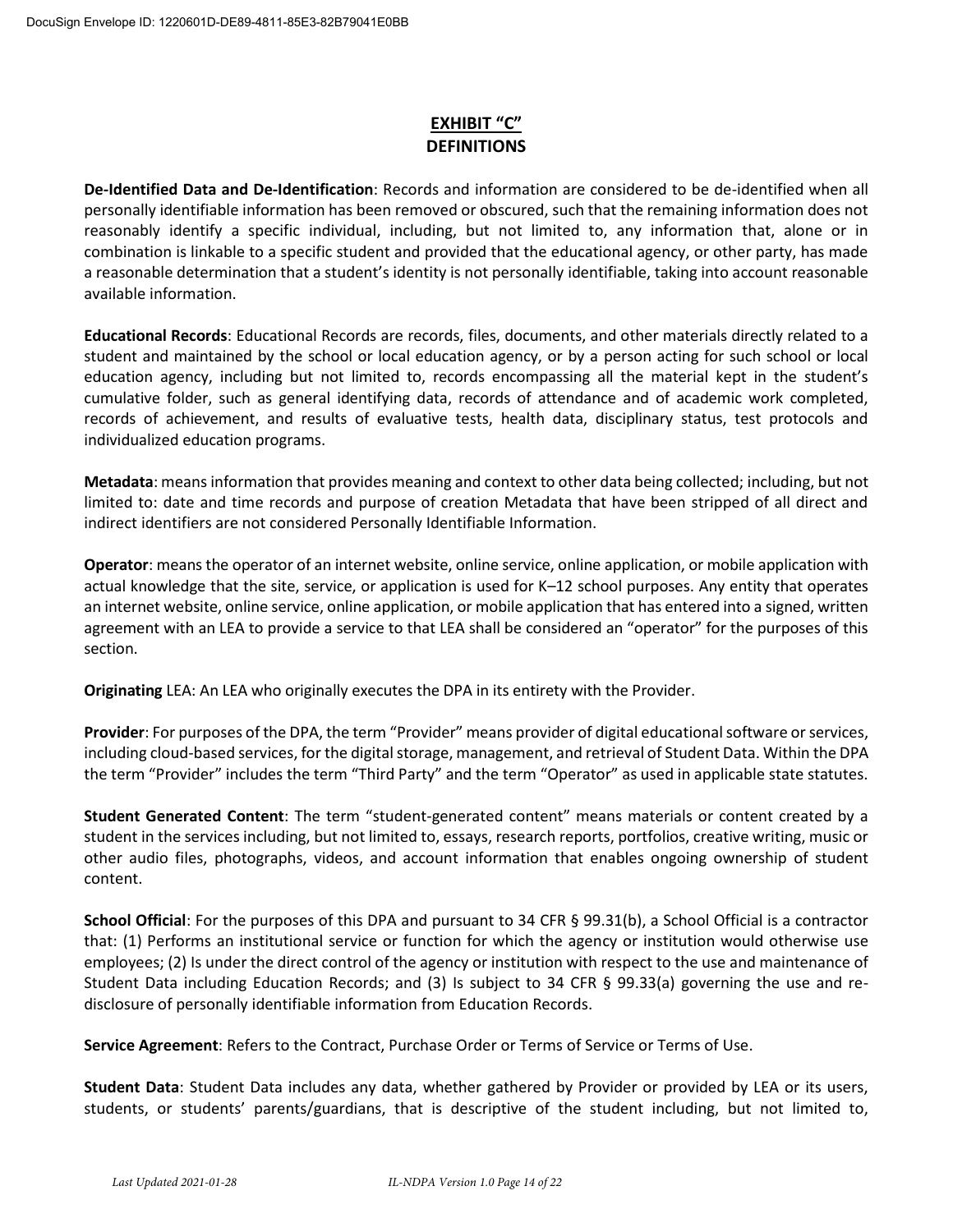information in the student's educational record or email, first and last name, birthdate, home or other physical address, telephone number, email address, or other information allowing physical or online contact, discipline records, videos, test results, special education data, juvenile dependency records, grades, evaluations, criminal records, medical records, health records, social security numbers, biometric information, disabilities, socioeconomic information, individual purchasing behavior or preferences, food purchases, political affiliations, religious information, text messages, documents, student identifiers, search activity, photos, voice recordings, geolocation information, parents' names, or any other information or identification number that would provide information about a specific student. Student Data includes Meta Data. Student Data further includes "personally identifiable information (PII)," as defined in 34 C.F.R. § 99.3 and as defined under any applicable state law. Student Data shall constitute Education Records for the purposes of this DPA, and for the purposes of federal, state, and local laws and regulations. Student Data as specified in **Exhibit "B"** is confirmed to be collected or processed by the Provider pursuant to the Services. Student Data shall not constitute that information that has been anonymized or de-identified, or anonymous usage data regarding a student's use of Provider's services.

Subprocessor: For the purposes of this DPA, the term "Subprocessor" (sometimes referred to as the "Subcontractor") means a party other than LEA or Provider, who Provider uses for data collection, analytics, storage, or other service to operate and/or improve its service, and who has access to Student Data.

**Subscribing LEA:** An LEA that was not party to the original Service Agreement and who accepts the Provider's General Offer of Privacy Terms.

**Targeted Advertising:** means presenting an advertisement to a student where the selection of the advertisement is based on Student Data or inferred over time from the usage of the operator's Internet web site, online service or mobile application by such student or the retention of such student's online activities or requests over time for the purpose of targeting subsequent advertisements. "Targeted advertising" does not include any advertising to a student on an Internet web site based on the content of the web page or in response to a student's response or request for information or feedback.

**Third Party**: The term "Third Party" means a provider of digital educational software or services, including cloudbased services, for the digital storage, management, and retrieval of Education Records and/or Student Data, as that term is used in some state statutes. However, for the purpose of this DPA, the term "Third Party" when used to indicate the provider of digital educational software or services is replaced by the term "Provider."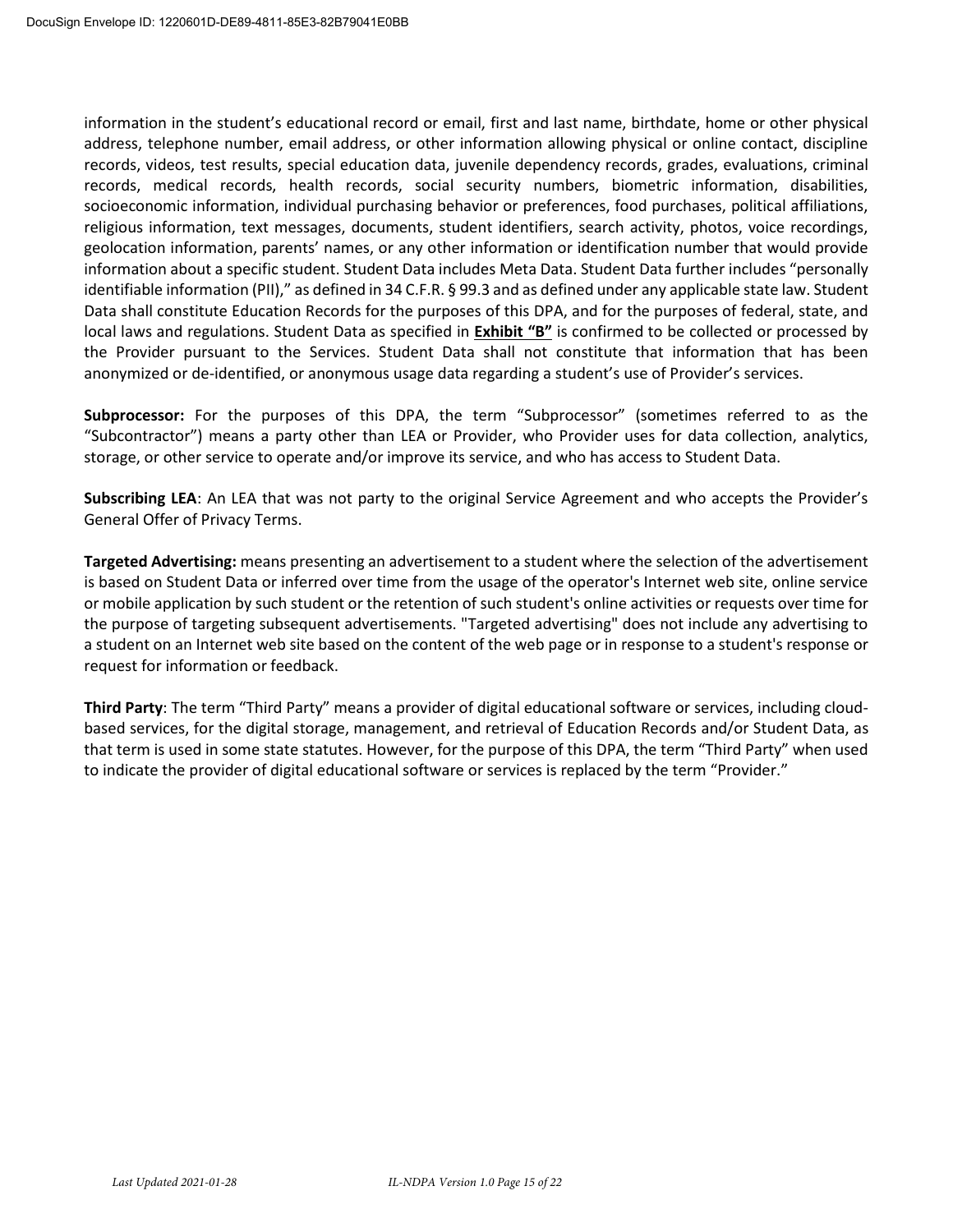# **EXHIBIT "D" DIRECTIVE FOR DISPOSITION OF DATA**

| Provider to dispose of data obtained by Provider pursuant to the terms of<br>the Service Agreement between LEA and Provider. The terms of the Disposition are set forth below:                                                                  |
|-------------------------------------------------------------------------------------------------------------------------------------------------------------------------------------------------------------------------------------------------|
| 1. Extent of Disposition<br>Disposition is partial. The categories of data to be disposed of are set forth below or are found in<br>an attachment to this Directive:<br>Disposition is Complete. Disposition extends to all categories of data. |
| 2. Nature of Disposition<br>Disposition shall be by destruction or deletion of data.<br>Disposition shall be by a transfer of data. The data shall be transferred to the following site as<br>follows:                                          |
| 3. Schedule of Disposition<br>Data shall be disposed of by the following date:<br>As soon as commercially practicable.<br>By [                                                                                                                  |
| 4. Signature                                                                                                                                                                                                                                    |
| Authorized Representative of LEA<br>Date                                                                                                                                                                                                        |

5. Verification of Disposition of Data

Authorized Representative of Company

\_\_\_\_\_\_\_\_\_\_\_\_\_\_\_\_\_\_\_\_\_\_\_\_\_\_\_\_\_\_\_\_\_\_\_\_\_\_\_\_\_

Date

\_\_\_\_\_\_\_\_\_\_\_\_\_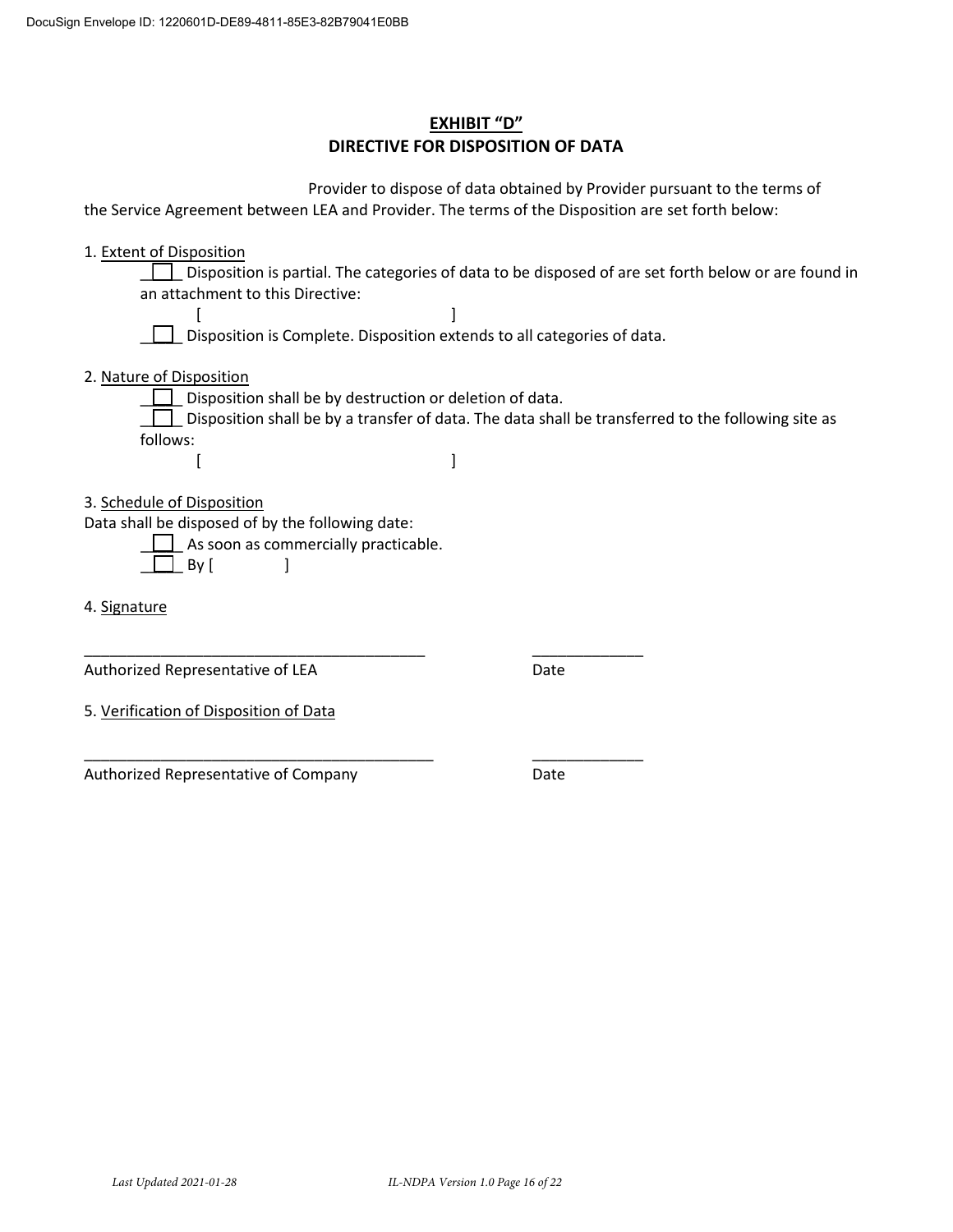## **EXHIBIT ͞E͟ GENERAL OFFER OF PRIVACY TERMS**

#### **1**. **Offer of Terms**

Provider offers the same privacy protections found in this DPA between it and [Interact and ] ("Originating" LEA<sup>"</sup>) which is dated [  $\qquad$ ], to any other LEA ("Subscribing LEA") who accepts this General Offer of Privacy Terms ("General Offer") through its signature below. This General Offer shall extend only to privacy protections, and Provider's signature shall not necessarily bind Provider to other terms, such as price, term, or schedule of services, or to any other provision not addressed in this DPA. The Provider and the Subscribing LEA may also agree to change the data provided by Subscribing LEA to the Provider to suit the unique needs of the Subscribing LEA. The Provider may withdraw the General Offer in the event of: (1) a material change in the applicable privacy statues; (2) a material change in the services and products listed in the originating Service Agreement; or three (3) years after the date of Provider's signature to this Form. Subscribing LEAs should send the signed Exhibit "E" to Provider at the following email address: \_\_\_\_\_\_\_\_\_\_\_\_\_\_\_\_\_\_\_\_\_\_\_\_\_\_\_\_\_\_\_\_\_\_\_\_\_\_\_\_\_.

| BY:                  | Date:           |  |
|----------------------|-----------------|--|
|                      |                 |  |
| <b>Printed Name:</b> | Title/Position: |  |

#### **2**. **Subscribing LEA**

BY:

A Subscribing LEA, by signing a separate Service Agreement with Provider, and by its signature below, accepts the General Offer of Privacy Terms. The Subscribing LEA and the Provider shall therefore be bound by the same terms of this DPA for the term of the DPA between the [] and the Provider. \*\*PRIOR TO ITS EFFECTIVENESS, SUBSCRIBING LEA MUST DELIVER NOTICE OF ACCEPTANCE TO PROVIDER PURSUANT TO ARTICLE VII, SECTION 5. \*\*

| <b>DI.</b>                        |  |  |  |
|-----------------------------------|--|--|--|
|                                   |  |  |  |
|                                   |  |  |  |
|                                   |  |  |  |
| DESIGNATED REPRESENTATIVE OF LEA: |  |  |  |
| Name:                             |  |  |  |
| Title:                            |  |  |  |
| Address:                          |  |  |  |
| Telephone Number:                 |  |  |  |
| Email:                            |  |  |  |
|                                   |  |  |  |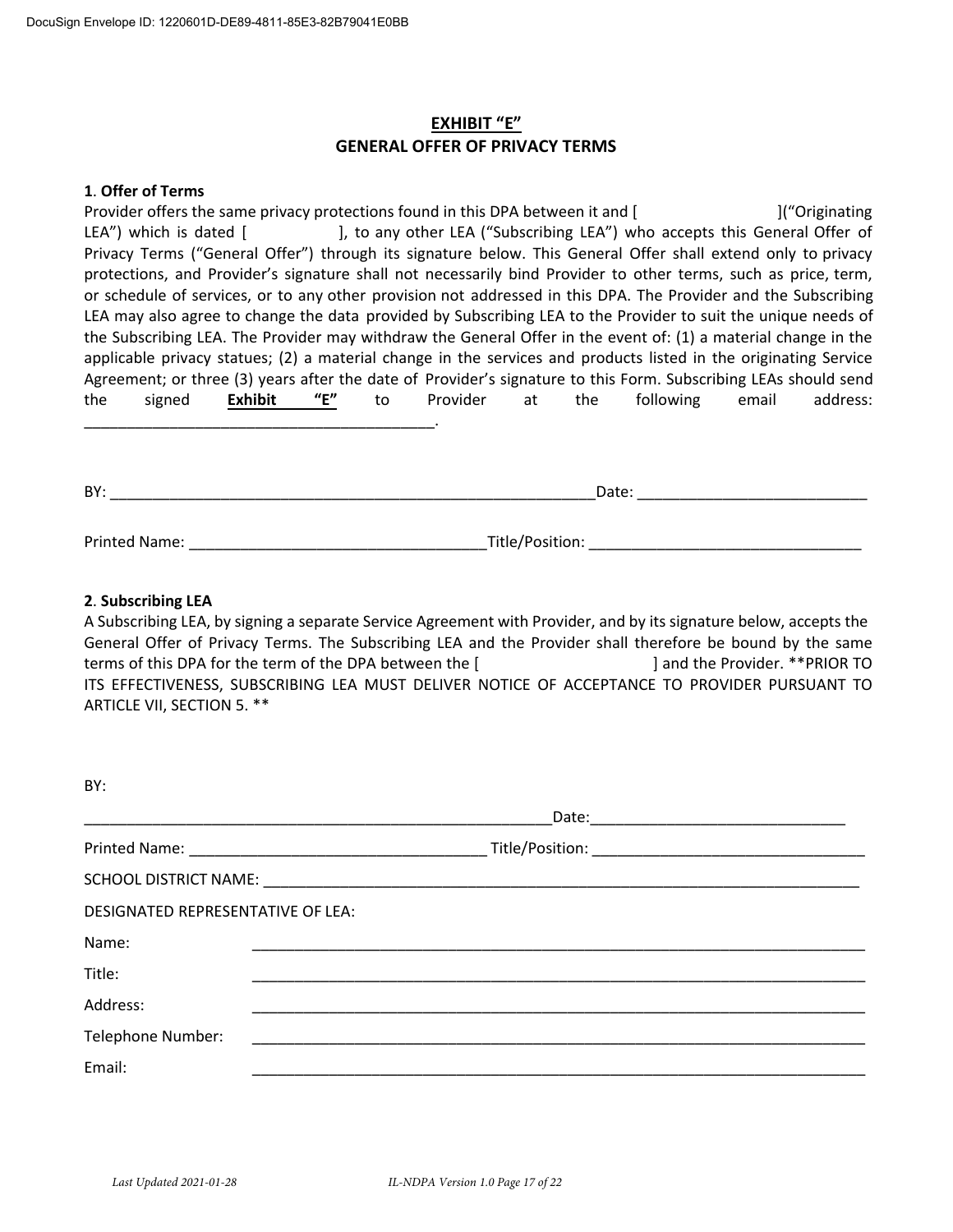## **EXHIBIT "F" DATA SECURITY REQUIREMENTS**

### **Adequate Cybersecurity Frameworks 2/24/2020**

The Education Security and Privacy Exchange ("Edspex") works in partnership with the Student Data Privacy Consortium and industry leaders to maintain a list of known and credible cybersecurity frameworks which can protect digital learning ecosystems chosen based on a set of guiding cybersecurity principles\* ("Cybersecurity Frameworks") that may be utilized by Provider.

|                           | <b>MAINTAINING ORGANIZATION/GROUP</b>                                                   | <b>FRAMEWORK(S)</b>                                                                                                                  |
|---------------------------|-----------------------------------------------------------------------------------------|--------------------------------------------------------------------------------------------------------------------------------------|
| $\boldsymbol{\mathrm{X}}$ | National Institute of Standards and<br>Technology                                       | NIST Cybersecurity Framework Version 1.1                                                                                             |
|                           | National Institute of Standards and<br>Technology                                       | NIST SP 800-53, Cybersecurity Framework for<br>Improving Critical Infrastructure Cybersecurity<br>(CSF), Special Publication 800-171 |
|                           | International Standards Organization                                                    | Information technology - Security techniques<br>- Information security management systems<br>(ISO 27000 series)                      |
|                           | Secure Controls Framework Council, LLC                                                  | Security Controls Framework (SCF)                                                                                                    |
|                           | Center for Internet Security                                                            | CIS Critical Security Controls (CSC, CIS Top 20)                                                                                     |
|                           | Office of the Under Secretary of Defense for<br>Acquisition and Sustainment (OUSD(A&S)) | <b>Cybersecurity Maturity Model Certification</b><br>(CMMC, ~FAR/DFAR)                                                               |

Cybersecurity Frameworks

*Please visit http://www.edspex.org for further details about the noted frameworks.* 

\*Cybersecurity Principles used to choose the Cybersecurity Frameworks are located here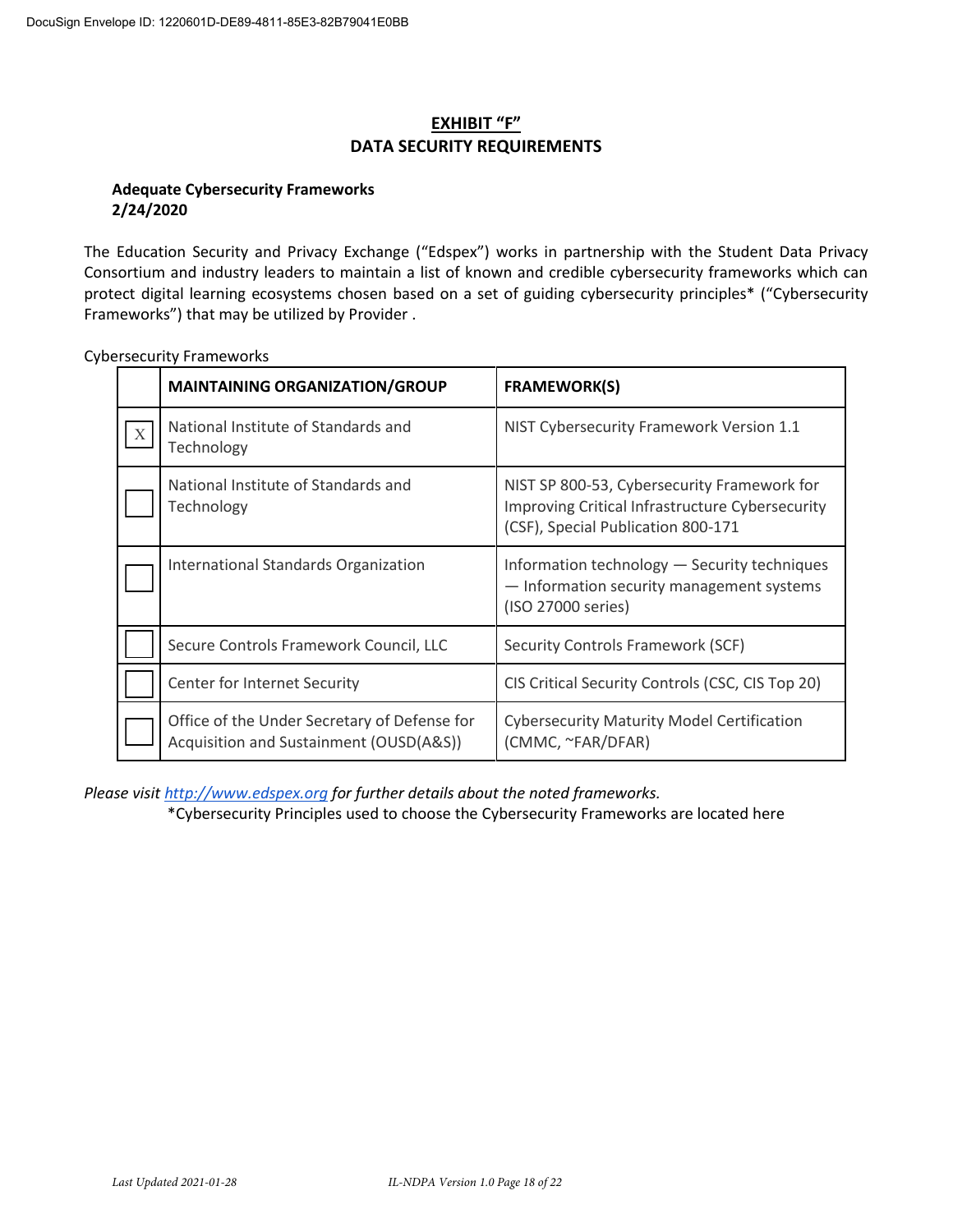#### **EXHIBIT "G" – Supplemental SDPC State Terms for Illinois** Version 1.0

This **Exhibit G**, Supplemental SDPC State Terms for Illinois ("Supplemental State Terms"), effective simultaneously with the attached Student Data Privacy Agreement ("DPA") by and between (the "Local Education Agency" or "LEA") and (the "Provider"), is incorporated in the attached DPA and amends the DPA (and all supplemental terms and conditions and policies applicable to the DPA) as follows: Liminex, Inc. dba GoGuardian Neoga Community Unit School District 3

1. **Compliance with Illinois Privacy Laws**. In performing their respective obligations under the Agreement, the LEA and the Provider shall comply with all Illinois laws and regulations pertaining to student data privacy and confidentiality, including but not limited to the Illinois School Student Records Act ("ISSRA"), 105 ILCS 10/, Mental Health and Developmental Disabilities Confidentiality Act ("MHDDCA"), 740 ILCS 110/, Student Online Personal Protection Act ("SOPPA"), 105 ILCS 85/, Identity Protection Act ("IPA"), 5 ILCS 179/, and Personal Information Protection Act ("PIPA"), 815 ILCS 530/.

2. **Definition of "Student Data."** In addition to the definition set forth in **Exhibit C**, Student Data includes any and all "covered information," as that term is defined in Section 5 of SOPPA (105 ILCS 85/5), and Student Data shall constitute "school student records" as that term is defined in Section 2 of ISSRA (105 ILCS 10/2(d)).

3. **School Official Designation.** Pursuant to Article I, Paragraph 1 of the DPA Standard Clauses, and in accordance with FERPA, ISSRA and SOPPA, in performing its obligations under the DPA, the Provider is acting as a school official with legitimate educational interest; is performing an institutional service or function for which the LEA would otherwise use its own employees; is under the direct control of the LEA with respect to the use and maintenance of Student Data; and is using Student Data only for an authorized purpose.

4. **Limitations on Re-Disclosure.** The Provider shall not re-disclose Student Data to any Third Party or affiliate without the express written permission of the LEA or pursuant to court order, unless such disclosure is otherwise permitted under SOPPA, ISSRA, FERPA, and MHDDCA. In the event a Third Party, including law enforcement or a government entity, contacts the Provider with a request or subpoena for Student Data in the possession of the Provider, the Provider shall redirect the Third Party to seek the data directly from the LEA. In the event the Provider is compelled to produce Student Data to a Third Party in compliance with a court order, Provider shall notify the LEA at least five (5) school days in advance of the court ordered disclosure and, upon request, provide the LEA with a copy of the court order requiring such disclosure.

5. **Notices.** Any notice delivered pursuant to the DPA shall be deemed effective, as applicable, upon receipt as evidenced by the date of transmission indicated on the transmission material, if by e-mail; or four (4) days after mailing, if by first-class mail, postage prepaid.

6. **Parent Right to Access and Challenge Student Data.** The LEA shall establish reasonable procedures pursuant to which a parent, as that term is defined in 105 ILCS 10/2(g), may inspect and/or copy Student Data and/or challenge the accuracy, relevance or propriety of Student Data, pursuant to Sections 5 and 7 of ISSRA (105 ILCS 10/5; 105 ILCS 10/7) and Section 33 of SOPPA (105 ILCS 85/33). The Provider shall respond to any request by the LEA for Student Data in the possession of the Provider, for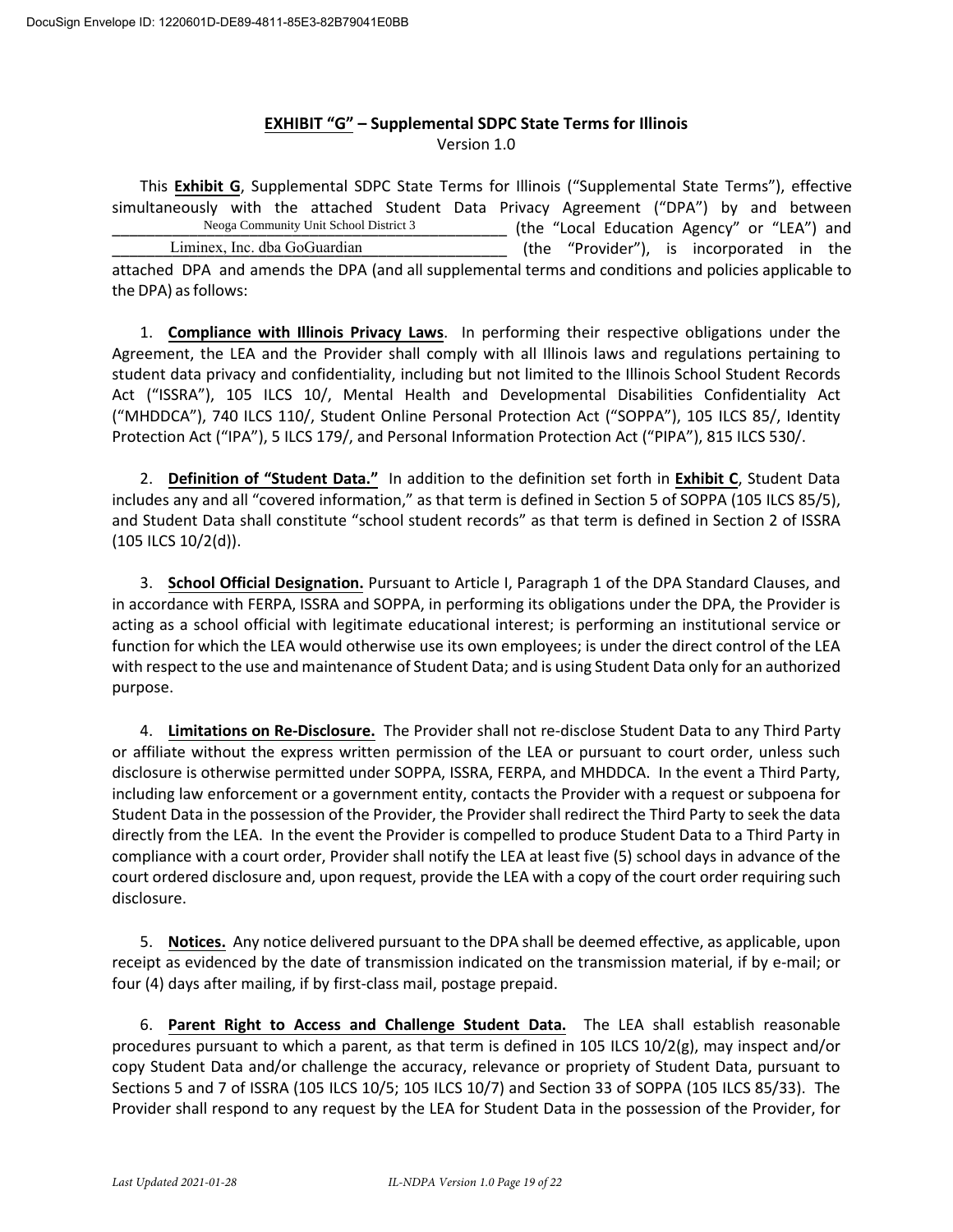purposes of affording a parent an opportunity to inspect and/or copy the Student Data, no later than 10 business days from the date of the request. In the event that a parent contacts the Provider directly to inspect and/or copy Student Data, the Provider shall refer the parent to the LEA, which shall follow the necessary and proper procedures regarding the requested Student Data.

7. **Corrections to Factual Inaccuracies.** In the event that the LEA determines that the Provider is maintaining Student Data that contains a factual inaccuracy, the LEA shall notify the Provider of the factual inaccuracy and the correction to be made. No later than 90 calendar days after receiving the notice of the factual inaccuracy, the Provider shall correct the factual inaccuracy and shall provide written confirmation of the correction to the LEA.

8. **Security Standards.** The Provider shall implement and maintain commercially reasonable security procedures and practices that otherwise meet or exceed industry standards designed to protect Student Data from unauthorized access, destruction, use, modification, or disclosure, including but not limited to the unauthorized acquisition of computerized data that compromises the security, confidentiality, or integrity of the Student Data (a "Security Breach"). For purposes of the DPA and this **Exhibit G**, "Security Breach" does not include the good faith acquisition of Student Data by an employee or agent of the Provider or LEA for a legitimate purpose of the Provider or LEA, so long as the Student Data is used solely for purposes permitted by SOPPA and other applicable law, and so long as the Student Data is restricted from further unauthorized disclosure.

9. **Security Breach Notification**. In addition to the information enumerated in Article V, Section 4(1) of the DPA Standard Clauses, any Security Breach notification provided by the Provider to the LEA shall include:

- a. A list of the students whose Student Data was involved in or is reasonably believed to have been involved in the breach, if known; and
- b. The name and contact information for an employee of the Provider whom parents may contact to inquire about the breach.

10. **Reimbursement of Expenses Associated with Security Breach.** In the event of a Security Breach that is attributable to the Provider, the Provider shall reimburse and indemnify the LEA for any and all costs and expenses that the LEA incurs in investigating and remediating the Security Breach, including but not limited to costs and expenses associated with:

- a. Providing notification to the parents of those students whose Student Data was compromised and regulatory agencies or other entities as required by law or contract;
- b. Providing credit monitoring to those students whose Student Data was exposed in a manner during the Security Breach that a reasonable person would believe may impact the student's credit or financial security;
- c. Legal fees, audit costs, fines, and any other fees or damages imposed against the LEA as a result of the security breach; and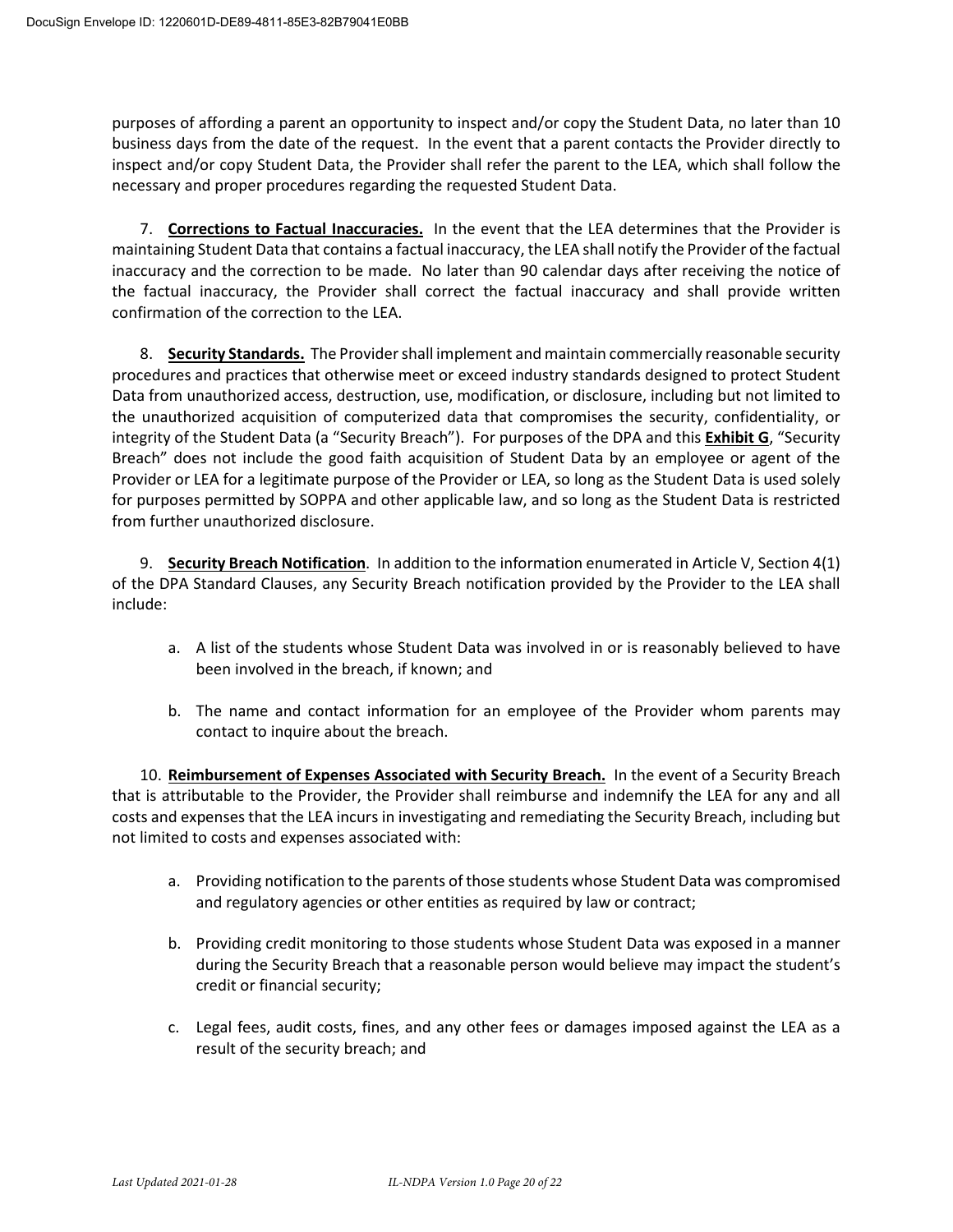d. Providing any other notifications or fulfilling any other requirements adopted by the Illinois State Board of Education or under other State or federal laws.

11. **Transfer or Deletion of Student Data.** The Provider shall review, on an annual basis, whether the Student Data it has received pursuant to the DPA continues to be needed for the purpose(s) of the DPA. If any of the Student Data is no longer needed for purposes of the DPA, the Provider must delete such unnecessary Student Data or transfer to the LEA such unnecessary Student Data. The Provider shall effectuate such transfer or deletion of Student Data and provide written confirmation of said transfer or deletion to the LEA within thirty (30) calendar days of the operator becoming aware that the Student Data is no longer needed for purposes of the DPA.

If the LEA receives a request from a parent, as that term is defined in 105 ILCS 10/2(g), that Student Data being held by the Provider be deleted, the LEA shall determine whether the requested deletion would violate State and/or federal records laws. In the event such deletion would not violate State or federal records laws, the LEA shall forward the request for deletion to the Provider. The Provider shall comply with the request and delete the Student Data within a reasonable time period after receiving the request.

12. **Public Posting of DPA.** Pursuant to SOPPA, the LEA shall publish on its website a copy of the DPA between the Provider and the LEA, including this **Exhibit G**.

13. **Subcontractors.** By no later than (5) business days after the date of execution of the DPA, the Provider shall provide the LEA with a list of any subcontractors to whom Student Data may be disclosed or a link to a page on the Provider's website that clearly lists any and all subcontractors to whom Student Data may be disclosed. This list shall, at a minimum, be updated and provided to the LEA by the beginning of each fiscal year (July 1) and at the beginning of each calendar year (January 1).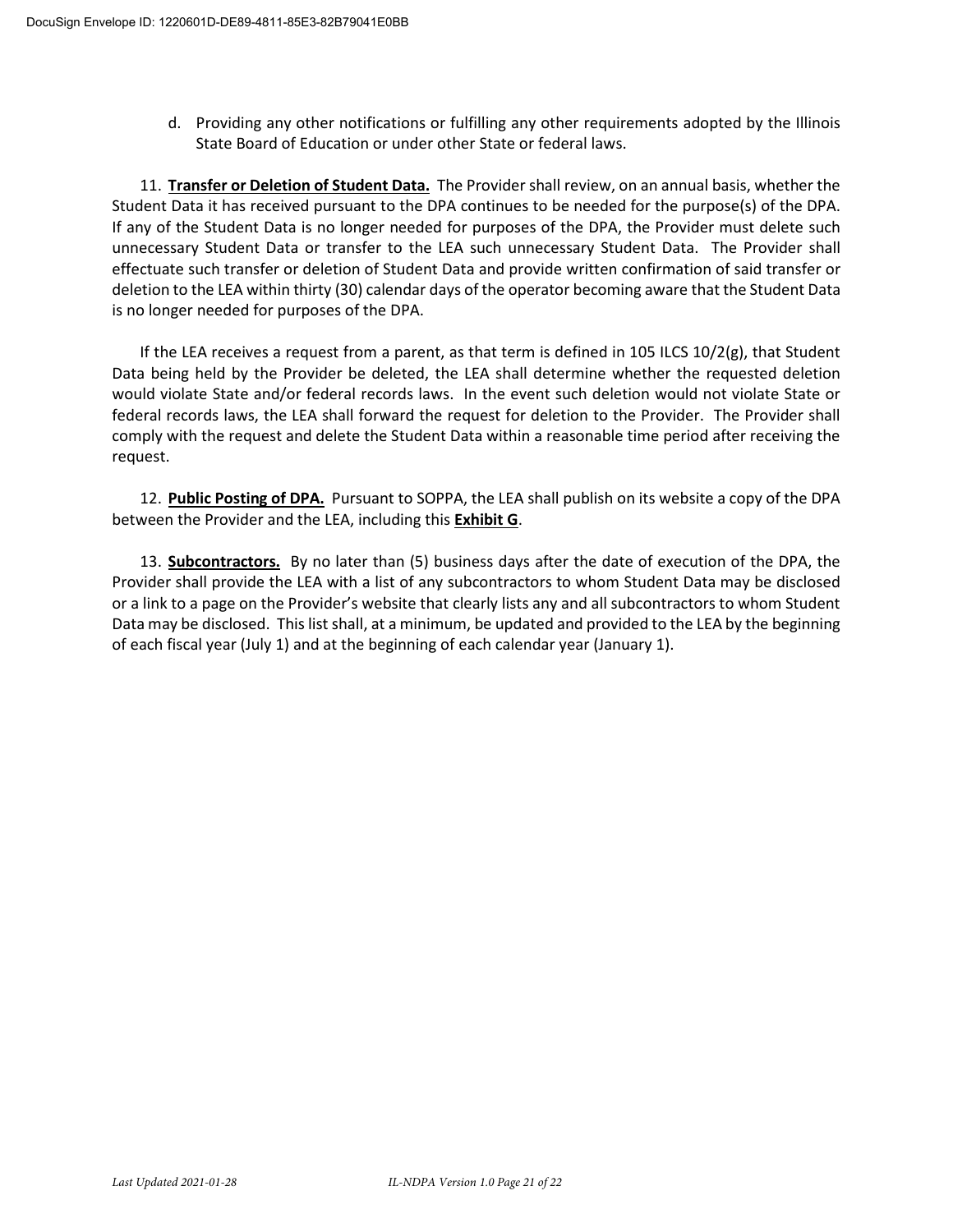# **EXHIBIT "H" Additional Terms or Modifications**

Version \_\_\_\_\_\_\_\_\_\_\_\_\_\_\_

LEA and Provider agree to the following additional terms and modifications:

This is a free text field that the parties can use to add or modify terms in or to the DPA. If there are no additional or modified terms, this field should read "None."

618-1/4715859.1

See the First Amendment to Illinois Standard Student Data Privacy Agreement on the next page.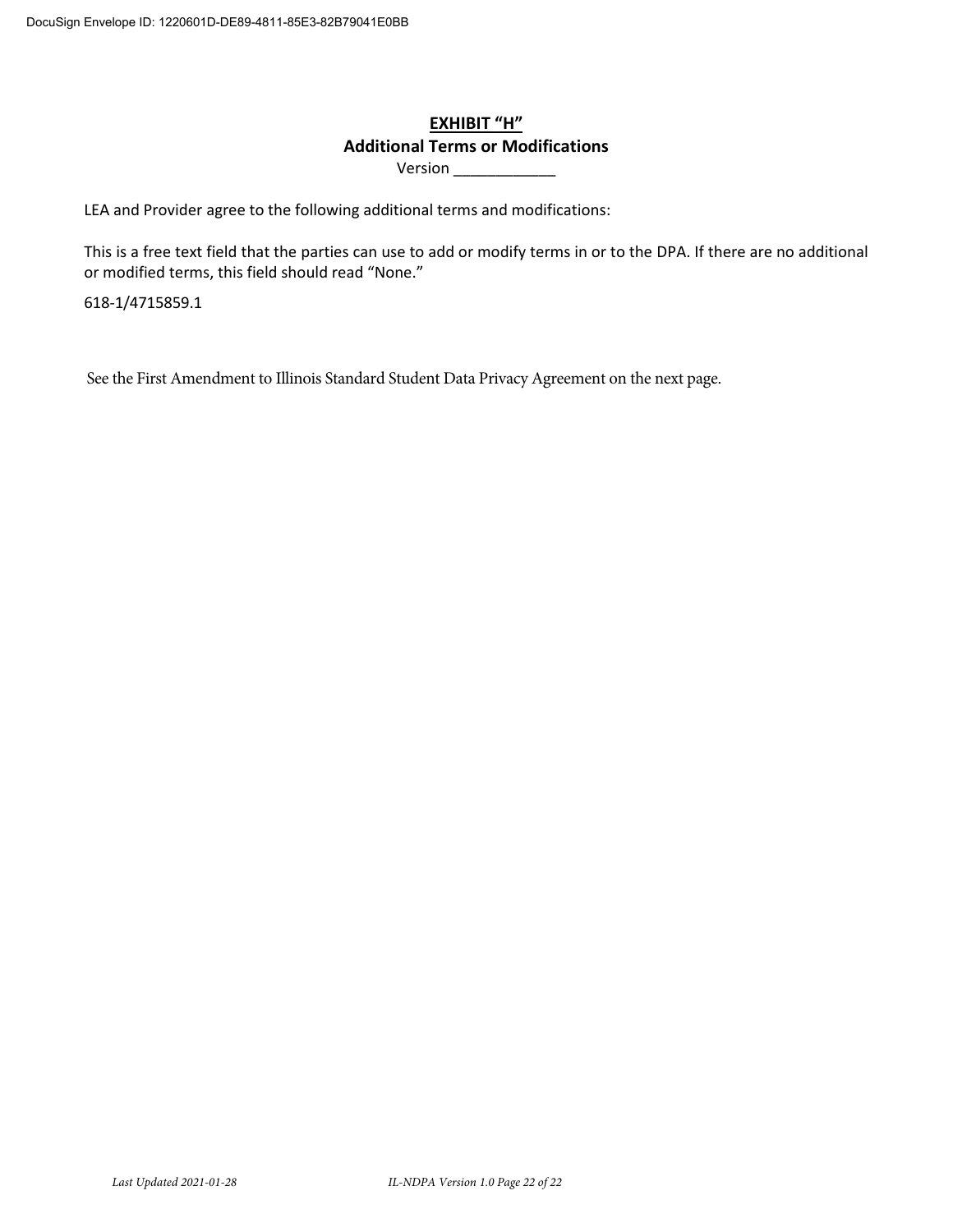# **FIRST AMENDMENT TO ILLINOIS STANDARD STUDENT DATA PRIVACY AGREEMENT**

This First Amendment ("**Amendment**") to Version 1.0 to the Standard Student Data Privacy Agreement, IL-NDPA Standard Version 1.0 ("**SDPA**"), by and between, Liminex, Inc. doing business as GoGuardian ("**Provider**" or "**GoGuardian**") and Local Education Agency provided in the signature block below ("**LEA**"), is effective as of the effective date of the SDPA ("**Effective Date**"). The Parties (defined herein) are subject to a Service Agreement, which is GoGuardian's Terms of Service and End User License Agreement (available at www.goguardian.com/eula.html) that may be updated from time to time in accordance with the terms therein). To the extent that the terms of this Amendment conflict with the SDPA or the Service Agreement, the terms of this Amendment shall control. Unless otherwise explicitly defined in this Amendment, all capitalized terms shall have the meaning ascribed to them in the following order of priority (1) SDPA; (2) the Service Agreement. The terms of such SDPA and the Service Agreement shall remain in full force and effect except as expressly modified by this Amendment. The SDPA shall be amended between the Parties as follows:

# **ARTICLE IV: DUTIES OF PROVIDER**

3. **Provider Employee Obligation.** Section 3 (Provider Employee Obligation) of Article IV (Duties of Provider) is hereby amended by deleting (i) "and agents" from the first sentence and (ii) "or agent" from the second and last sentence.

5. **De-Identified Data**. The last two sentences of Section 5 (De-Identified Data) of Article IV (Duties of Provider) of the SDPA are hereby deleted and replaced with the following:

Except for Subprocessors, Provider agrees not to transfer de- identified Student Data to any party unless (a) that party agrees in writing not to attempt re-identification, and (b) that party agrees to comply with all applicable federal, state, and local laws, rules, and regulations pertaining to Student Data privacy and security, all as may be amended from time to time. Prior to publishing any document that names the LEA explicitly, the Provider shall obtain the LEA's written approval of the manner in which de-identified data is presented.

## **ARTICLE V: DATA PROVISIONS**

3. **Data Security**. Section 3 (Data Security) of Article V (Data Provisions) of the SDPA is hereby amended by adding "industry standard" after "utilize" in the first sentence.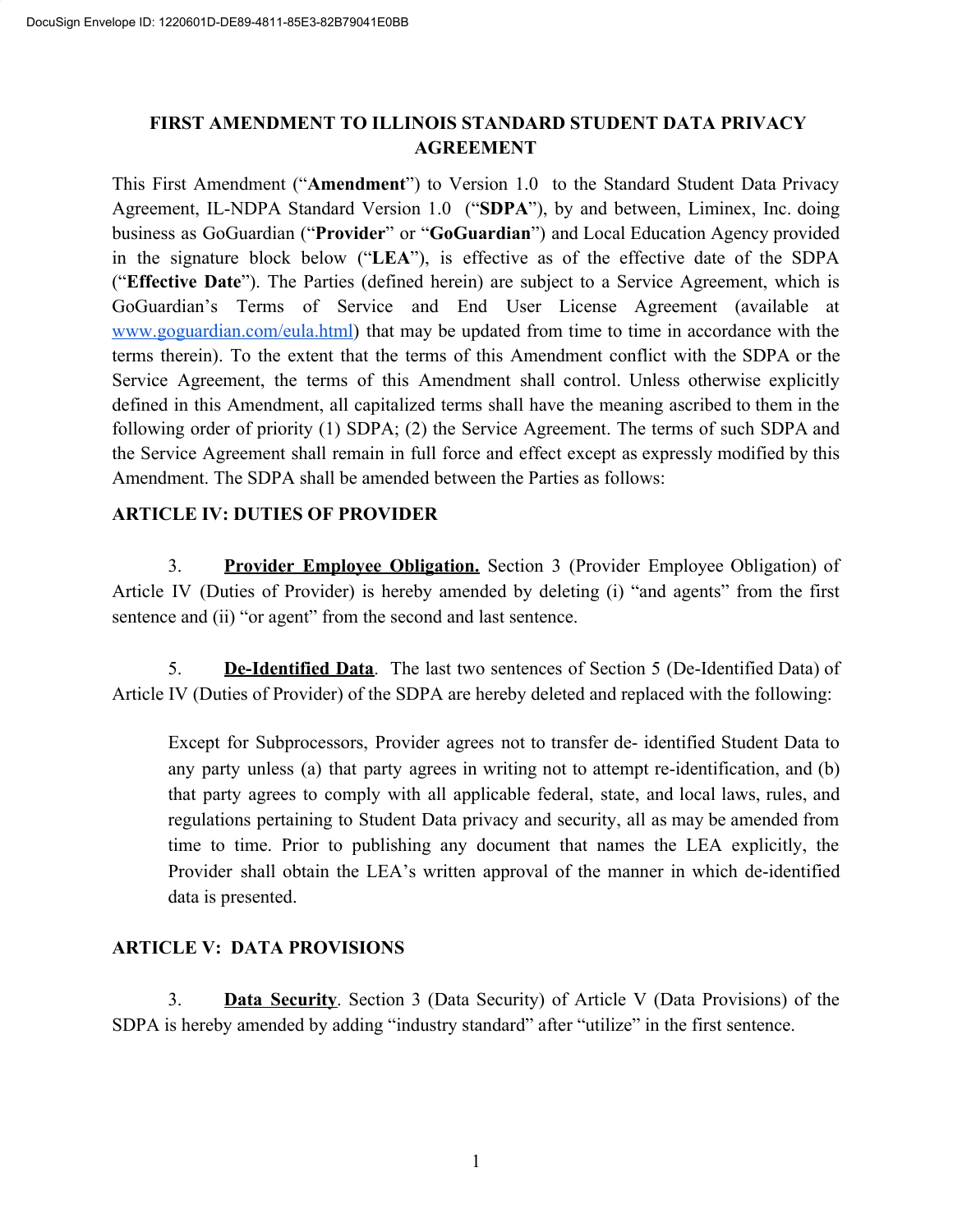4. **Data Breach.** The portions of Section 4 (Data Breach) of Article V (Data Provisions) of the SDPA excerpted below are hereby deleted in its entirety and replaced with the following:

(2) Provider agrees to adhere to all applicable federal and state requirements with respect to a data breach related to the Student Data, including, when appropriate or required, the required responsibilities and procedures for notification and mitigation of any such data breach.

# **ARTICLE VII: MISCELLANEOUS**

3. **Priority of Agreements**. Section 3 (Priority of Agreements) of Article VII (Miscellaneous) is hereby amended by inserting the following after the second sentence:

"In the event the terms of the DPA are silent as to any term or condition that is expressly provided for in the Service Agreement, the term or condition of the Service Agreement shall apply."

7. **Successors Bound**. The last sentence of Section 7 (Successors Bound) of Article VII (Miscellaneous) is hereby deleted in its entirety.

# **EXHIBIT "C" - DEFINITIONS**

**De-Identified Data and De-Identification.** The definition of "De-Identified Data and De-Identification" in Exhibit C (Definitions) is deleted and replaced with the following:

"**De-Identified Data and De-Identification:** Records and information are considered to be de-identified when all personally identifiable information has been removed or obscured, such that the remaining information does not reasonably identify a specific individual, including, but not limited to, any information that, alone or in combination is linkable to a specific student."

# **EXHIBIT "G" - SUPPLEMENTAL SDPC STATE TERMS FOR ILLINOIS**

9. **Security Breach Notification**. Section 9 (Security Breach Notification) of Exhibit G (Supplemental SDPC State Terms for Illinois) is hereby amended by adding "to the extent known by the Provider and as it becomes available" after "...to the LEA shall include".